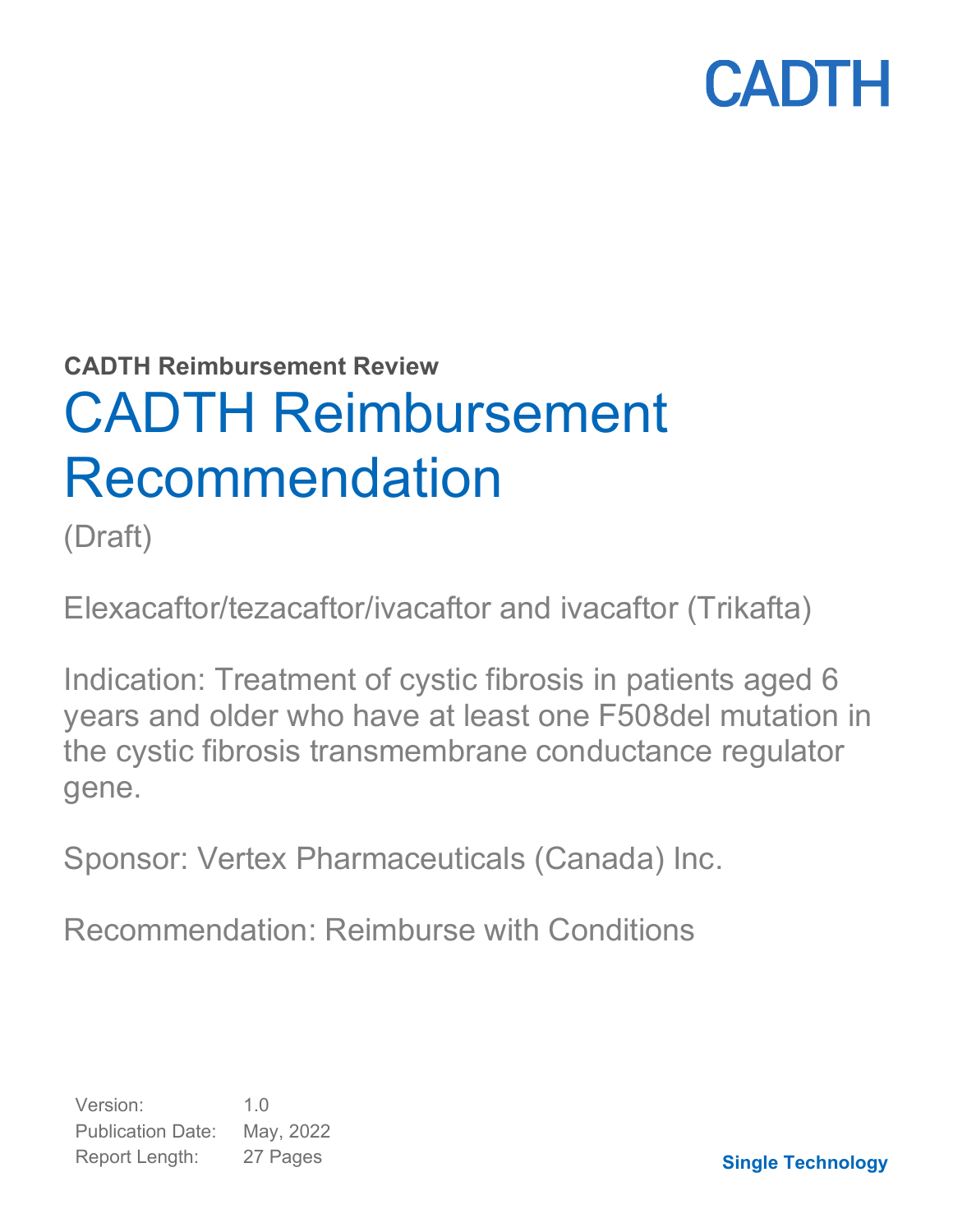**Disclaimer:** The information in this document is intended to help Canadian health care decision-makers, health care professionals, health systems leaders, and policymakers make well-informed decisions and thereby improve the quality of health care services. While patients and others may access this document, the document is made available for informational purposes only and no representations or warranties are made with respect to its fitness for any particular purpose. The information in this document should not be used as a substitute for professional medical advice or as a substitute for the application of clinical judgment in respect of the care of a particular patient or other professional judgment in any decision-making process. The Canadian Agency for Drugs and Technologies in Health (CADTH) does not endorse any information, drugs, therapies, treatments, products, processes, or services.

While care has been taken to ensure that the information prepared by CADTH in this document is accurate, complete, and up-to-date as at the applicable date the material was first published by CADTH, CADTH does not make any guarantees to that effect. CADTH does not guarantee and is not responsible for the quality, currency, propriety, accuracy, or reasonableness of any statements, information, or conclusions contained in any third-party materials used in preparing this document. The views and opinions of third parties published in this document do not necessarily state or reflect those of CADTH.

CADTH is not responsible for any errors, omissions, injury, loss, or damage arising from or relating to the use (or misuse) of any information, statements, or conclusions contained in or implied by the contents of this document or any of the source materials.

This document may contain links to third-party websites. CADTH does not have control over the content of such sites. Use of third-party sites is governed by the third-party website owners' own terms and conditions set out for such sites. CADTH does not make any guarantee with respect to any information contained on such third-party sites and CADTH is not responsible for any injury, loss, or damage suffered as a result of using such third-party sites. CADTH has no responsibility for the collection, use, and disclosure of personal information by third-party sites.

Subject to the aforementioned limitations, the views expressed herein are those of CADTH and do not necessarily represent the views of Canada's federal, provincial, or territorial governments or any third party supplier of information.

This document is prepared and intended for use in the context of the Canadian health care system. The use of this document outside of Canada is done so at the user's own risk.

This disclaimer and any questions or matters of any nature arising from or relating to the content or use (or misuse) of this document will be governed by and interpreted in accordance with the laws of the Province of Ontario and the laws of Canada applicable therein, and all proceedings shall be subject to the exclusive jurisdiction of the courts of the Province of Ontario, Canada.

The copyright and other intellectual property rights in this document are owned by CADTH and its licensors. These rights are protected by the Canadian *Copyright Act* and other national and international laws and agreements. Users are permitted to make copies of this document for non-commercial purposes only, provided it is not modified when reproduced and appropriate credit is given to CADTH and its licensors.

**Redactions:** Confidential information in this document may be redacted at the request of the sponsor in accordance with the *CADTH Drug Reimbursement Review Confidentiality Guidelines.*

**About CADTH:** CADTH is an independent, not-for-profit organization responsible for providing Canada's health care decision-makers with objective evidence to help make informed decisions about the optimal use of drugs, medical devices, diagnostics, and procedures in our health care system.

**Funding:** CADTH receives funding from Canada's federal, provincial, and territorial governments, with the exception of Quebec.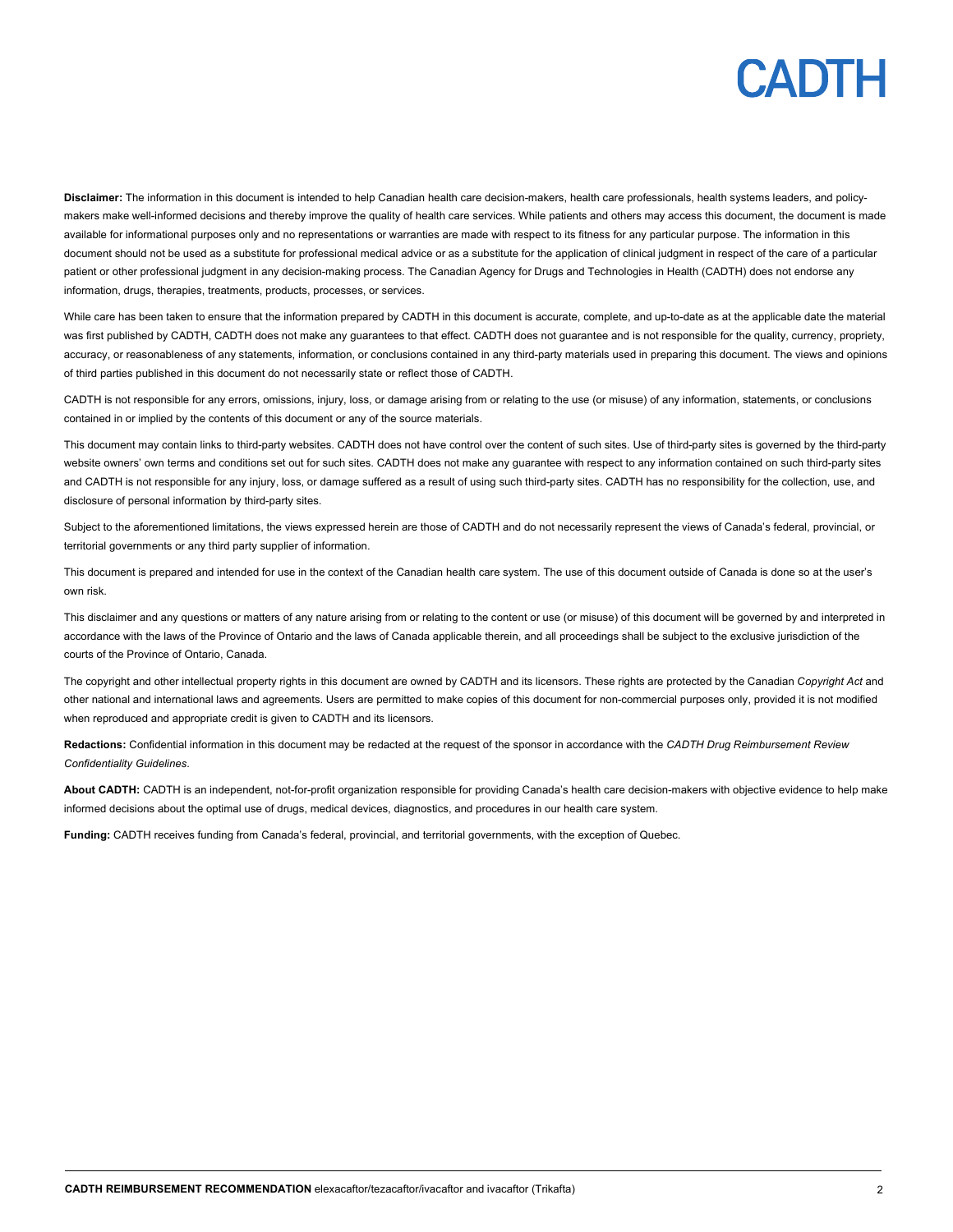### **Recommendation**

The CADTH Canadian Drug Expert Committee (CDEC) recommends that elexacaftor/tezacaftor/ivacaftor and ivacaftor (ELX-TEZ-IVA) be reimbursed for the treatment of cystic fibrosis (CF) in patients aged 6 years and older who have at least one F508del mutation in the cystic fibrosis transmembrane conductance regulator (*CFTR*) gene only if the conditions listed in [Table 1](#page-3-0) are met.

## **Rationale for the Recommendation**

For patients 12 years and older, four double-blind, randomized controlled trials (RCTs) demonstrated that treatment with ELX-TEZ-IVA resulted in added clinical benefit for patients who were heterozygous for the F508del mutation in the CFTR gene and who had 1 minimal function mutation (F/MF) (Study 102;  $N = 405$ ), homozygous for the F508del mutation (F/F) (Study 103;  $N = 107$  and Study 109; N = 107), and heterozygous for the F508del mutation and a residual function mutation (F/RF) or a gating mutation (F/G) (Study 104; N = 259). Study 102 demonstrated that, compared with placebo, 24-weeks of treatment with ELX-TEZ-IVA was associated with statistically significant and clinically meaningful improvements in lung function (increase in percent predicted forced expiratory volume in 1 second [ppFEV1]), nutritional status (increase in body mass index [BMI]), health-related quality of life (increase in increase in Cystic Fibrosis Questionnaire Revised [CFQ-R] respiratory domain scores), and a reduced rate of pulmonary exacerbations, including events that required intravenous (IV) antibiotics and/or hospitalization to manage. Studies 103, 104, and 109 demonstrated that switching to ELX-TEZ-IVA after four weeks of treatment with either tezacaftor plus ivacaftor (TEZ-IVA) or IVA alone was associated with statistically significant and clinically meaningful improvements in ppFEV<sub>1</sub> and CFQ-R compared with remaining on the other *CFTR* modulators.

For patients aged 6 to 11 years of age, a 24-week, double-blind, placebo-controlled, RCT (Study 116; N = 121) and a pivotal, singlearm, open-label trial (Study 106B; N = 66) demonstrated that treatment with ELX-TEZ-IVA resulted in clinically meaningful improvements in lung function (increase in ppFEV<sub>1</sub>), nutritional status (increase in BMI z-score), and health-related quality of life (increase in CFQ-R respiratory domain scores). In addition, adverse event data suggested that ELX-TEZ-IVA reduced the occurrence of pulmonary exacerbations in pediatric patients. CDEC concluded that ELX-TEZ-IVA met some of the needs identified by patients such as: reducing CF exacerbations, improving health-related quality of life, improving lung function, and improving digestive health allowing people to maintain a healthy body weight.

CDEC noted that patients and clinicians stressed the importance of starting treatment with ELX-TEZ-IVA early in the disease state to prevent the irreversible damage caused by CF. Patients with ppFEV1 > 90% were considered an important subgroup for the current review of ELX-TEZ-IVA. Subgroup analyses in Study 116 and 3 observational studies suggested that ELX-TEZ-IVA may result in clinically significant improvements for patients with ppFEV1 > 90%. The subgroup analyses in Study 116 were conducted in a posthoc manner and were limited by small sample sizes and the real-world studies were limited by open-label administration, lack of a comparator group, and considerable loss to follow-up. Despite these limitations, CDEC concluded that there is sufficient evidence to recommend reimbursement of ELX-TEZ-IVA for patients with ppFEV1 > 90%.

Based on the sponsor submitted price for ELX-TEZ-IVA and publicly listed prices for all other drug costs, the incremental costeffectiveness ratio (ICER) for ELX-TEZ-IVA, was \$1,434,435 per quality-adjusted life-year (QALY) in the F/F genotype; \$1,653,605 per QALY in the F/MF genotype, \$2,437,481 per QALY in the F/RF genotype, and \$1,531,443 in the F/G genotype when compared with best supportive care in patients 6 to 11 years. For the F/F genotype, ELX-TEZ-IVA was associated with an ICER of \$680,560 per QALY in comparison with LUM/IVA. For the F/G genotype, ELX-TEZ-IVA was associated with an ICER \$622,381 per QALY in comparison with IVA monotherapy. In a scenario analysis assessing the cost-effectiveness of ELX-TEZ-IVA in patients 6 years and older, ICERs ranged from \$1,129,990 to \$1,868,095 per QALY compared to BSC. At these ICERs, ELX-TEZ-IVA is not cost-effective at a \$50,000 per QALY willingness to pay (WTP) threshold for patients aged 6 years and older with CF who have at least one F508del mutation in the *CFTR* gene. A reduction in price is required for ELX-TEZ-IVA to be considered cost-effective at a \$50,000 per QALY threshold.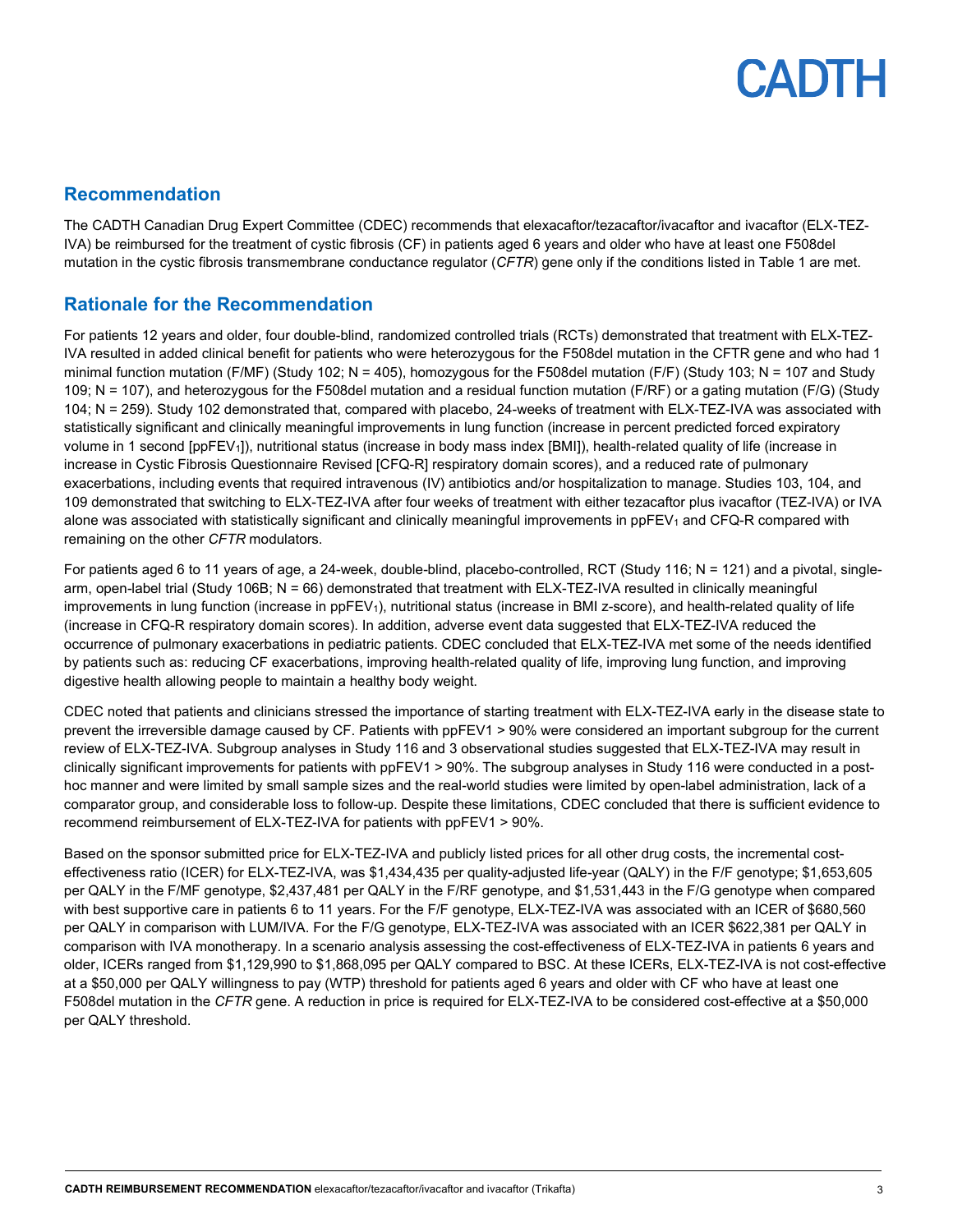| <b>Reimbursement Condition</b> |                                                                                                                                                                                                                                                                                                                                                                                                                                                                                                                                                                                                              | <b>Reason</b>                                                                                                                                                                                                                                                                                                                       | <b>Implementation Guidance</b>                                                                                                                                                                                                                                                                                                                                                                                        |  |
|--------------------------------|--------------------------------------------------------------------------------------------------------------------------------------------------------------------------------------------------------------------------------------------------------------------------------------------------------------------------------------------------------------------------------------------------------------------------------------------------------------------------------------------------------------------------------------------------------------------------------------------------------------|-------------------------------------------------------------------------------------------------------------------------------------------------------------------------------------------------------------------------------------------------------------------------------------------------------------------------------------|-----------------------------------------------------------------------------------------------------------------------------------------------------------------------------------------------------------------------------------------------------------------------------------------------------------------------------------------------------------------------------------------------------------------------|--|
|                                |                                                                                                                                                                                                                                                                                                                                                                                                                                                                                                                                                                                                              | <b>Initiation</b>                                                                                                                                                                                                                                                                                                                   |                                                                                                                                                                                                                                                                                                                                                                                                                       |  |
| 1.                             | Confirmed diagnosis of CF with at least<br>one F508del mutation in the CFTR gene                                                                                                                                                                                                                                                                                                                                                                                                                                                                                                                             | Treatment with ELX-TEZ-IVA<br>demonstrated added clinical benefit<br>for patients with at least one F508del<br>mutation in the CFTR gene based on<br>5 RCTs and one single-arm pivotal<br>study in patients with F/F, F/MF, F/G,<br>and F/RF genotypes.                                                                             |                                                                                                                                                                                                                                                                                                                                                                                                                       |  |
| 2.                             | Aged 6 years and older                                                                                                                                                                                                                                                                                                                                                                                                                                                                                                                                                                                       | The indication approved by Health<br>Canada for ELX-TEZ-IVA is limited to<br>patients who are at least 6 years of<br>age.                                                                                                                                                                                                           |                                                                                                                                                                                                                                                                                                                                                                                                                       |  |
| 3.                             | The following measurements must be<br>completed prior to initiating treatment<br>with ELX-TEZ-IVA:<br>• Baseline spirometry measurements<br>of FEV <sub>1</sub> in litres and percent<br>predicted (within the last 30 days);<br>• Number of days treated with oral and<br>IV antibiotics for pulmonary<br>exacerbations in the previous 6<br>months OR number of pulmonary<br>exacerbations requiring oral and/or<br>IV antibiotics in the previous 6<br>months;<br>Number of CF-related<br>hospitalizations in the previous 6<br>months;<br>• Weight, height, and BMI<br>• CFQ-R Respiratory Domain score. | To establish baseline values to be<br>used for renewal of reimbursement<br>for treatment with ELX-TEZ-IVA.                                                                                                                                                                                                                          | Weight, height, and BMI for<br>1.<br>pediatric patients are collected<br>and reported as z-scores or<br>percentiles in clinical practice in<br>Canada.<br>2.<br>The CFQ-R instrument is<br>comprised of age-appropriate<br>versions for children aged 6 to<br>13 years (CFQ-C); their parents<br>(who serve as a proxy for their<br>child; CFQ-P); and individuals<br>who are 14 years of age (CFQ-<br>R teen/adult). |  |
| 4.                             | Patients should be optimized with best<br>supportive care for their CF at the time<br>of initiation.                                                                                                                                                                                                                                                                                                                                                                                                                                                                                                         | Consistent with the RCTs that were<br>conducted with ELX-TEZ-IVA,<br>patients should have their ppFEV <sub>1</sub><br>evaluated when their other treatments<br>for CF have been optimized.                                                                                                                                          |                                                                                                                                                                                                                                                                                                                                                                                                                       |  |
| 5.                             | The maximum duration of initial<br>reimbursement is for 6 months.                                                                                                                                                                                                                                                                                                                                                                                                                                                                                                                                            | The treatment effects of ELX-TEZ-<br>IVA were generally evaluated at 24-<br>weeks (approximately 6 months) in<br>the studies.                                                                                                                                                                                                       |                                                                                                                                                                                                                                                                                                                                                                                                                       |  |
| <b>Renewal</b>                 |                                                                                                                                                                                                                                                                                                                                                                                                                                                                                                                                                                                                              |                                                                                                                                                                                                                                                                                                                                     |                                                                                                                                                                                                                                                                                                                                                                                                                       |  |
| 7.                             | For the first renewal, the physician must<br>provide at least ONE of the following to<br>demonstrate benefit after six months of<br>treatment with ELX-TEZ-IVA:<br>7.1. Improvement of lung function by<br>5% of predicted or more, relative<br>to baseline (baseline lung function<br>should be measured within a 3-                                                                                                                                                                                                                                                                                        | The studies demonstrated that<br>treatment with ELX-TEZ-IVA was<br>associated with statistically significant<br>and clinically meaningful<br>improvements in lung function<br>(improvement in ppFEV1), nutritional<br>status (increase in BMI or BMI z-<br>score), health-related quality of life<br>(increase in CFQ-R respiratory | Clinically significant improvements from<br>baseline in lung function (ppFEV1) and<br>health-related quality of life (measured<br>with the CFQ-R) are typically reported as<br>at least 5% and 4 points, respectively.<br>Validated thresholds for clinically relevant<br>improvements in the frequency of<br>exacerbations, total number of days in<br>hospital for CF-related reasons, total                        |  |

## <span id="page-3-0"></span>**Table 1. Reimbursement Conditions and Reasons**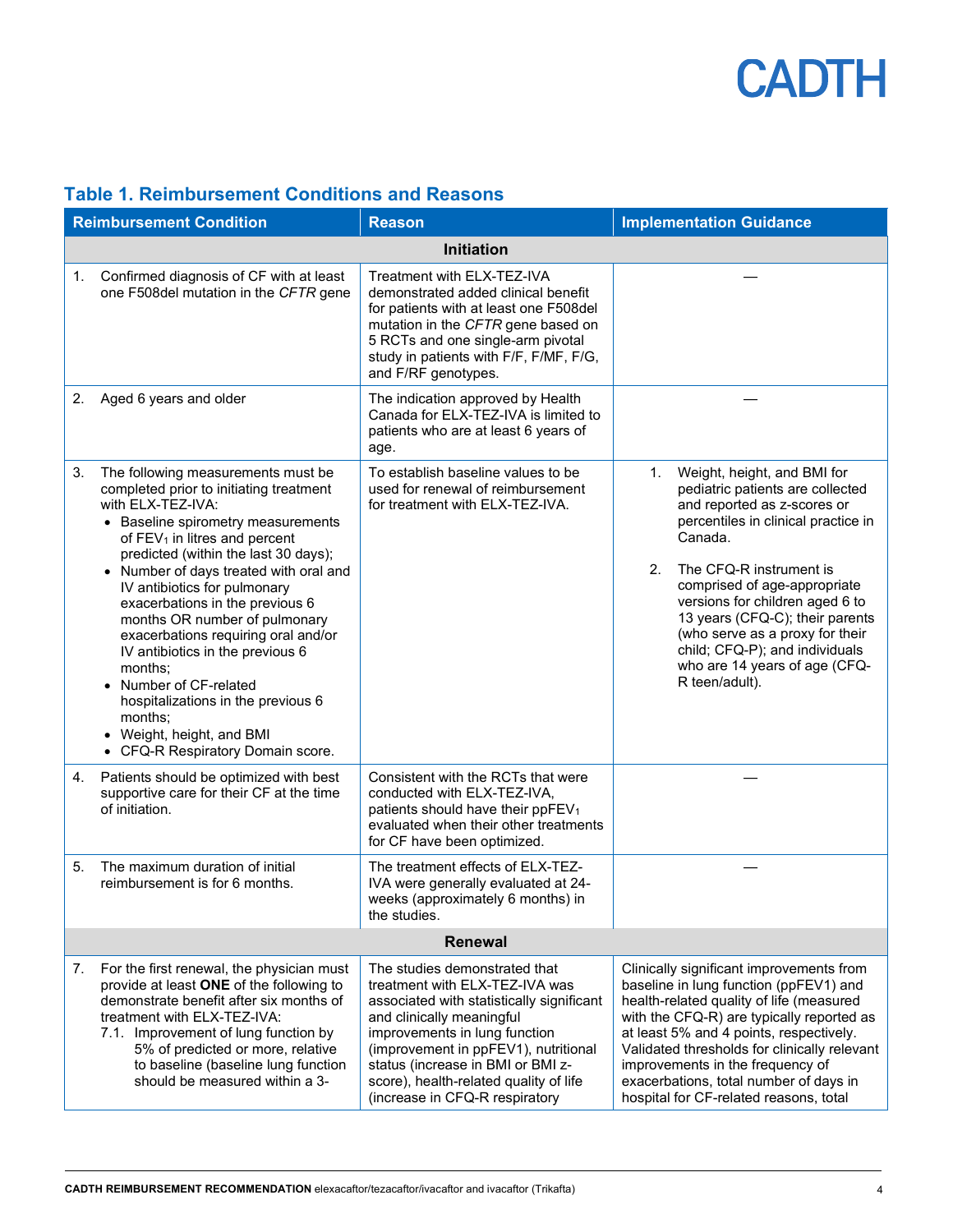| <b>Reimbursement Condition</b> |                                                                                                                                                                                                                                                                                                                                                                                                                                                                                                                                                                                                                                                                                                                                                                                                                                                                               | <b>Reason</b>                                                                                                                                                                                                                                                 | <b>Implementation Guidance</b>                                                                                                                                                                                                                                                                                                                                                                                                                |  |
|--------------------------------|-------------------------------------------------------------------------------------------------------------------------------------------------------------------------------------------------------------------------------------------------------------------------------------------------------------------------------------------------------------------------------------------------------------------------------------------------------------------------------------------------------------------------------------------------------------------------------------------------------------------------------------------------------------------------------------------------------------------------------------------------------------------------------------------------------------------------------------------------------------------------------|---------------------------------------------------------------------------------------------------------------------------------------------------------------------------------------------------------------------------------------------------------------|-----------------------------------------------------------------------------------------------------------------------------------------------------------------------------------------------------------------------------------------------------------------------------------------------------------------------------------------------------------------------------------------------------------------------------------------------|--|
|                                | month period prior to beginning<br>treatment with ELX-TEZ-IVA); OR<br>7.2. A decrease in the total number of<br>days for which the patient received<br>treatment with oral and/or IV<br>antibiotics for pulmonary<br>exacerbations compared with the<br>6-month period prior to initiating<br>treatment OR a decrease in the<br>total number of pulmonary<br>exacerbations requiring oral and/or<br>IV antibiotics compared with the 6-<br>month period prior to initiating<br>treatment; OR<br>7.3. Decreased number of CF-related<br>hospitalizations at 6 months<br>compared with the 6-month period<br>prior to initiating ELX/TEX/IVA<br>treatment; OR<br>7.4. No decline in BMI (BMI z score in<br>children) at 6 months compared<br>with the baseline BMI assessment;<br><b>OR</b><br>7.5. Improvement by 4 points or more<br>in the CFQ-R Respiratory Domain<br>scale | domain scores), and a reduced rate<br>of pulmonary exacerbations, including<br>events that required IV antibiotics<br>and/or hospitalization.                                                                                                                 | number of days of treatment with oral<br>and/or IV antibiotics for pulmonary<br>exacerbations, and nutritional status<br>were not identified. Clinical expert input<br>indicated that the goal of therapy is to<br>improve nutritional status (i.e., increase<br>BMI into the healthy range for age and<br>sex) and to reduce the frequency of<br>exacerbations and related health care<br>use (i.e., antibiotic use and<br>hospitalization). |  |
| 8.                             | The physician must provide evidence of<br>continuing benefit from treatment with<br>ELX-TEZ-IVA for subsequent renewal of<br>reimbursement. Subsequent renewals<br>should be assessed annually.                                                                                                                                                                                                                                                                                                                                                                                                                                                                                                                                                                                                                                                                               | ELX-TEZ-IVA is a high-cost treatment<br>with significant budgetary implications<br>for the public health system. Annual<br>assessments will help ensure that the<br>treatment is used for those who are<br>benefiting from the therapy.                       |                                                                                                                                                                                                                                                                                                                                                                                                                                               |  |
|                                | <b>Discontinuation</b>                                                                                                                                                                                                                                                                                                                                                                                                                                                                                                                                                                                                                                                                                                                                                                                                                                                        |                                                                                                                                                                                                                                                               |                                                                                                                                                                                                                                                                                                                                                                                                                                               |  |
| 9.                             | Patient has undergone lung<br>transplantation.                                                                                                                                                                                                                                                                                                                                                                                                                                                                                                                                                                                                                                                                                                                                                                                                                                | Patients who had had a solid organ<br>transplantation were excluded from<br>the main studies of ELX-TEZ-IVA and<br>Canadian clinical experts indicated<br>that the treatment should be<br>discontinued in patients who have<br>received lung transplantation. |                                                                                                                                                                                                                                                                                                                                                                                                                                               |  |
|                                | Prescribing                                                                                                                                                                                                                                                                                                                                                                                                                                                                                                                                                                                                                                                                                                                                                                                                                                                                   |                                                                                                                                                                                                                                                               |                                                                                                                                                                                                                                                                                                                                                                                                                                               |  |
|                                | 10. Prescribing of ELX-TEZ-IVA and<br>monitoring of treatment response should<br>be limited to CF specialists.                                                                                                                                                                                                                                                                                                                                                                                                                                                                                                                                                                                                                                                                                                                                                                | Care for CF patients is complex and<br>is managed through specialized CF<br>clinics in Canada.                                                                                                                                                                |                                                                                                                                                                                                                                                                                                                                                                                                                                               |  |
|                                | 11. ELX-TEZ-IVA should not be reimbursed<br>in combination with other CFTR<br>modulators.                                                                                                                                                                                                                                                                                                                                                                                                                                                                                                                                                                                                                                                                                                                                                                                     | There is no evidence for the use of<br>ELX-TEZ-IVA in combination with<br>other available CFTR modulators.<br>ELX-TEZ-IVA is a combination<br>$1_{-}$<br>product containing the same                                                                          |                                                                                                                                                                                                                                                                                                                                                                                                                                               |  |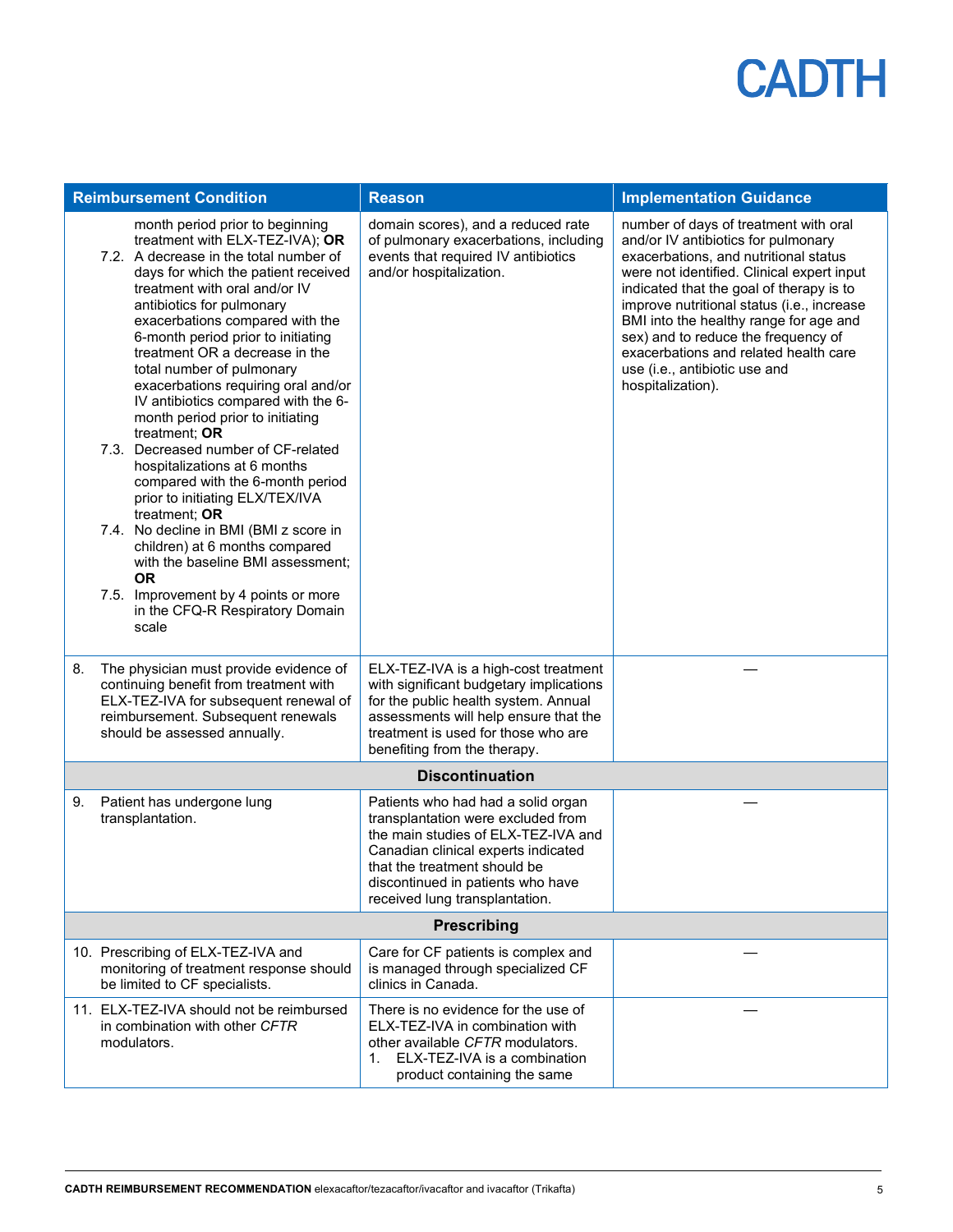| <b>Reimbursement Condition</b>                                       | <b>Reason</b>                                                                                                                                                                                                                                                                                                                                                                                                                                                                       | <b>Implementation Guidance</b> |
|----------------------------------------------------------------------|-------------------------------------------------------------------------------------------------------------------------------------------------------------------------------------------------------------------------------------------------------------------------------------------------------------------------------------------------------------------------------------------------------------------------------------------------------------------------------------|--------------------------------|
|                                                                      | active components of Symdeko<br>(TEZ/IVA) and Kalydeco (IVA).<br>IVA is also a component of<br>2.<br>Orkambi (LUM/IVA).                                                                                                                                                                                                                                                                                                                                                             |                                |
| <b>Pricing</b>                                                       |                                                                                                                                                                                                                                                                                                                                                                                                                                                                                     |                                |
| 12. A reduction in price.                                            | The ICER for ELX-TEZ-IVA in<br>comparison with BSC ranged from<br>\$1,434,435 to \$2,437,481 per QALY,<br>depending on the genotype in<br>patients aged 6 to 11 years of age,<br>and from \$1,129,990 to \$1,868,095<br>per QALY in patients 6 years and<br>older. A price reduction of at least<br>90% for ELX-TEZ-IVA is required for<br>all four genotypes for ELX-TEZ-IVA to<br>be considered cost-effective at a<br>\$50,000 per QALY WTP threshold in<br>comparison with BSC. |                                |
| <b>Feasibility of Adoption</b>                                       |                                                                                                                                                                                                                                                                                                                                                                                                                                                                                     |                                |
| 13. The feasibility of adoption of ELX-TEZ-<br>IVA must be addressed | At the submitted price, the budget<br>impact of ELX-TEZ-IVA is expected to<br>be greater than \$40 million in all three<br>years.                                                                                                                                                                                                                                                                                                                                                   |                                |

BMI = body mass index; BSC = best supportive care; CF = cystic fibrosis; CFQ-R = Cystic Fibrosis Questionnaire Revised; CFTR = cystic fibrosis transmembrane conductance regulator; ELX = elexacaftor; F/F = homozygous for the F508del mutation; F/G = heterozygous for the F508del mutation and a gating mutation; F/MF = heterozygous for the F508del mutation and 1 minimal function mutation; F/RF = heterozygous for the F508del mutation and a residual function mutation; ICER = incremental cost-effectiveness ratio; IVA = ivacaftor; LUM = lumacaftor; ppFEV<sub>1</sub> = percent predicted forced expiratory volume in 1 second; RCT = randomized controlled trial; QALY = quality-adjusted life-year; TEZ = tezacaftor; WTP = willingness to pay.

## **Discussion Points**

- The previous CADTH recommendation did not include sweat chloride testing as one of the initiation or renewal conditions for ELX-TEZ-IVA. CDEC considered the sponsor's request to include a reduction in sweat chloride as a reimbursement condition for ELX-TEZ-IVA. CDEC noted that there was consensus across the clinical experts that sweat chloride testing should not be used to evaluate the response to ELX-TEZ-IVA for the purposes of drug reimbursement because it is not clearly predictive of clinically important outcomes and only reflects the mechanism of action of *CFTR* modulators like ELX-TEZ-IVA. The experts noted that poor adherence with the treatment over a short period of time could substantially influence the test results and that sweat chloride testing is not routinely available for use outside of establishing an initial CF diagnosis.
- CDEC noted that implementation of the CFQ-R instrument in pediatric clinical practice could require additional resources for the CF clinics to administer the CFQ-R instrument, document the responses, and track changes in scores over time. CDEC acknowledged these concerns and decided to include this as a potential criterion for consideration by the public drug programs, noting that some jurisdictions did not adopt this criterion from the previous CADTH recommendation for ELX-TEZ-IVA. As ELX-TEZ-IVA has been shown to improve CFQ-R scores in children, adolescents, and adults, CDEC concluded that this instrument may provide a useful tool for evaluating the response to ELX-TEZ-IVA.
- CF is a rare and serious disease that is life-limiting. The F508del mutation in the *CFTR* gene is the most commonly observed mutation and, in some cases, a more severe form of CF.
- CDEC discussed the impact of CF on patients and their caregivers, noting the impact on health-related quality of life is particularly high, and as the disease progresses the limitations on daily activities grow and more time and effort are needed to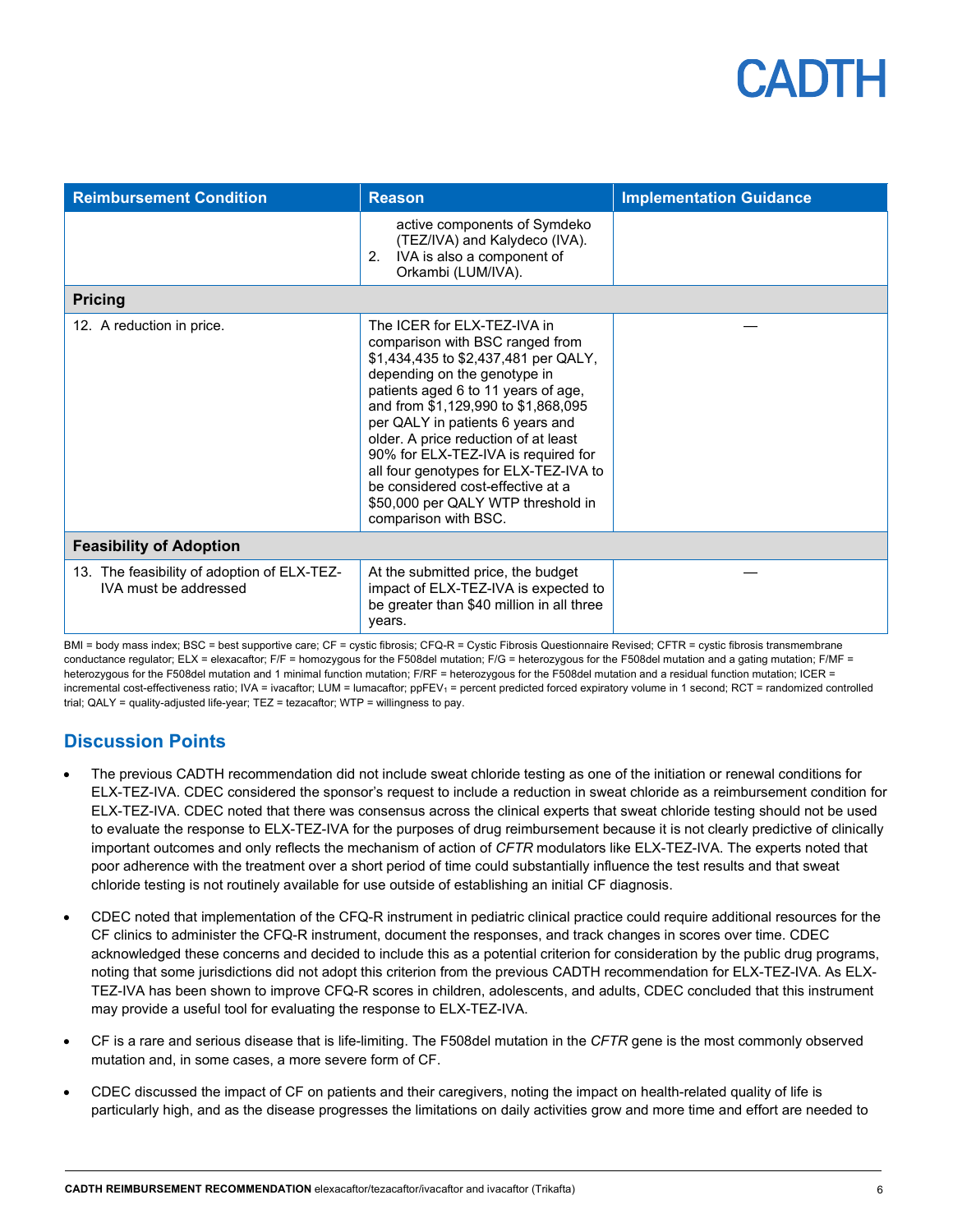manage the progressive and debilitating symptoms. In addition to experiencing a physical decline, people with CF can also suffer from psychological challenges, such as depression, anxiety, and hopelessness. Patient input highlighted the following expectations for new treatment for CF: stop or slow the progression of disease, reduce the frequency of exacerbations, reduce or avoid the development of co-morbidities and disease complications, improve digestive health (attain and maintain a healthy weight), longer life expectancy, avoid hospitalizations and reduce the need for invasive procedures, reduce the burden of daily therapy, improved quality of life (especially wellness, well-being, and the ability to contribute to society), and minimize sideeffects. Given this input and the available evidence, CDEC concluded that ELX-TEZ-IVA potentially meets some very important unmet needs identified by patients.

- The committee discussed that the evidence for patients with advanced lung disease (i.e., ppFEV1 < 40%) is limited to post-hoc subgroup analyses and observational studies. However, the magnitude of the treatment effect with ELX-TEZ-IVA was consistently clinically meaningful across the various analyses (mean absolute improvement in ppFEV<sub>1</sub> with ELX-TEZ-IVA ranged from 9% to approximately 19%).
- Except for IVA, the comparators used in active controlled studies and indirect comparisons are not currently reimbursed (TEZ/IVA) or sparsely reimbursed (LUM/IVA) by the CADTH-participating drug programs.
- CDEC noted that the included studies enrolled patients who were at least 6 years of age at screening and that this is reflected in the indication that has been approved by Health Canada. Studies investigating the efficacy and safety of ELX-TEZ-IVA in children younger than 6 years of age are currently ongoing.
- CDEC discussed variability in response to treatments with clinical experts. It was noted that those with more advanced disease may show smaller changes from baseline in commonly measured outcomes (e.g., ppFEV<sub>1</sub>), but still experience clinically relevant improvements in other outcomes (i.e., health-related quality of life, frequency of exacerbations, total number of days in hospital for CF-related reasons, total number of days of treatment with oral and/or IV antibiotics for pulmonary exacerbations, and nutritional status).
- CDEC noted that the trials enrolled patients with stable disease, yet there was variation in the measurements of ppFEV1 from screening to randomization. CDEC discussed with clinical experts that while ppFEV1 does not usually vary much for each patient over a shorter period of time, it would be prudent to take at least two measurements of ppFEV1 to gain a more stable value prior to starting treatment with ELX-TEZ-IVA and at the time of assessment for the renewal of reimbursement.
- A key limitation of the reviewed studies was the relatively short duration of treatment and follow up for a life-long condition. Four of the clinical trials were 24 weeks long (Studies 102, 106B, 109, and 116), but the other two were only 4 weeks (Study 103) and 8 weeks (Study 104) in duration. Therefore, the durability of treatment effect as well as the longer-term balance between benefits and harms with ELX-TEZ-IVA are uncertain.
- The key safety concern observed with ELX-TEZ-IVA from the studies was liver toxicity. The product monograph states that treatment of patients with moderate hepatic impairment (Child-Pugh Class B) is not recommended but may be considered when there is a clear medical need, and when the benefits are expected to outweigh the risks. In such situations, the dose of ELX-TEZ-IVA should be reduced (detailed regimen in the product monograph). Patients with severe hepatic impairment (Child-Pugh Class C) should not be treated with ELX-TEZ-IVA.
- CDEC discussed the sponsor-provided indirect treatment comparisons between ELX-TEZ-IVA and LUM/IVA for patients with an F/F genotype, and ELX-TEZ-IVA versus placebo for those with an F/F, F/G, or F/RF genotype. Other than Study 104 and Study 109, none of the trials used in the indirect comparisons had a run-in period, and the direction of any potential bias associated with the run-in period could not be determined. Also, randomization was stratified according to F/G or F/RF genotype in Study 104; however, randomization was not stratified according to whether or not the patient had an F508del mutation in other included studies comparing ELX/TEX/IVA with IVA. Therefore, the selection of the F508del subgroup of patients in the placebocontrolled IVA trials would not have maintained randomization. The limitations with the indirect evidence precluded drawing concrete conclusions on the results.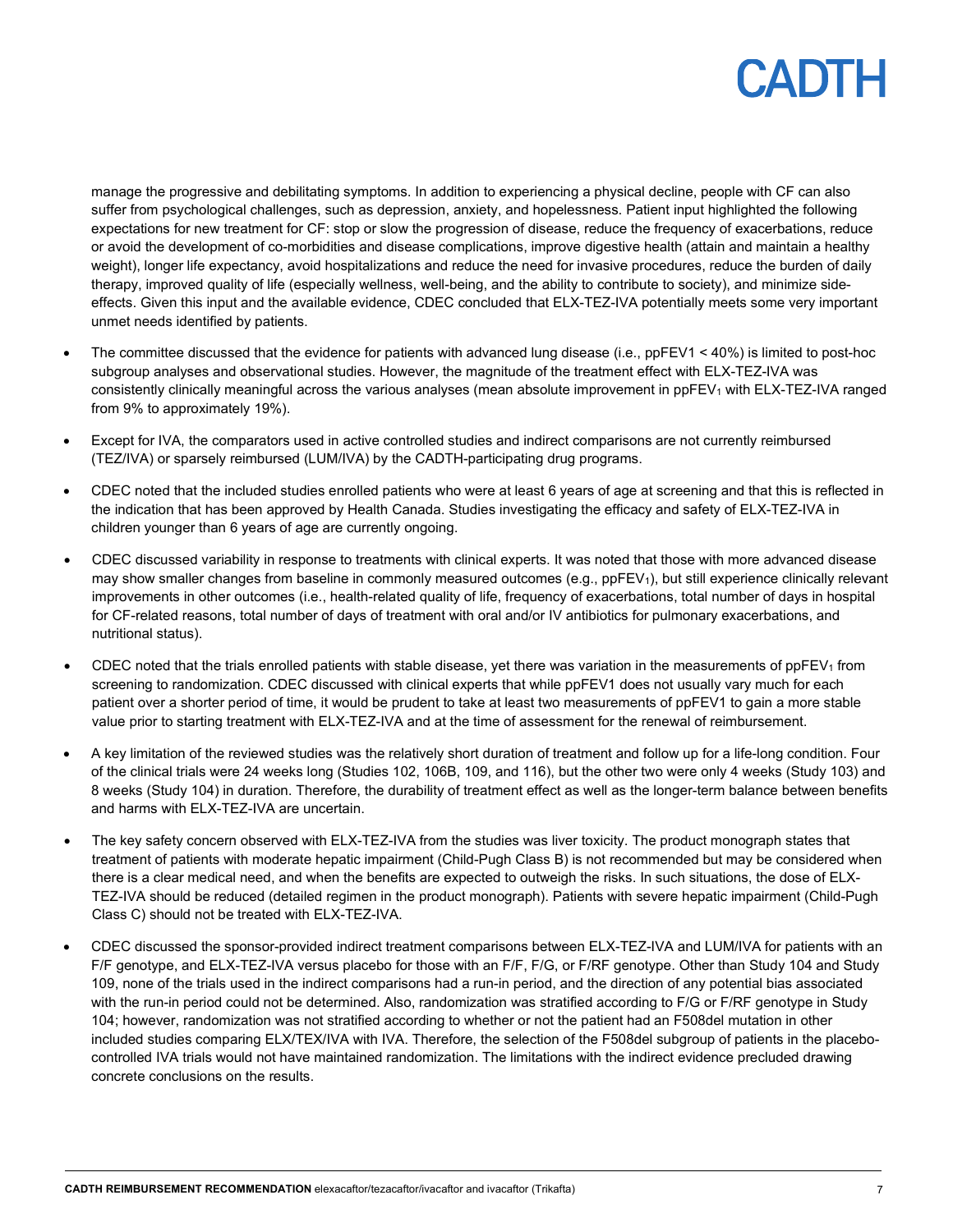## **Background**

Trikafta consists of a fixed-dose combination tablet containing elexacaftor, tezacaftor, and ivacaftor co-packaged with a tablet containing ivacaftor (ELX-TEZ-IVA). ELX-TEZ-IVA is available in 2 dosage strengths:

- elexacaftor 50 mg, tezacaftor 25 mg, and ivacaftor 37.5 mg co-packaged with a tablet containing ivacaftor 75 mg
- elexacaftor 100 mg, tezacaftor 50 mg, and ivacaftor 75 mg co-packaged with a tablet containing ivacaftor 150 mg.

ELX-TEZ-IVA is indicated for the treatment of CF in patients aged 6 years and older who have at least one F508del mutation in the *CFTR* gene. A deletion of phenylalanine 508 in the first nucleotide binding domain (NBD1) (F508del) is the most common mutation in the *CFTR* gene that results in CF. The Canadian Cystic Fibrosis Registry reported that there were 4,344 Canadians living with CF in 2019. Of these, 87.8% of patients carried at least one F508del mutation (47.1% were homozygous and 40.7% were heterozygous).

## **Submission History**

This is the second submission to CADTH for ELX-TEZ-IVA. CADTH has previously reviewed ELX-TEZ-IVA for the treatment of CF in patients aged 12 years and older who have at least one F508del mutation in the *CFTR* gene, the CADTH Canadian Drug Expert Committee (CDEC) recommended that ELX-TEZ-IVA be reimbursed with conditions.

## **Sources of Information Used by the Committee**

To make their recommendation, the Committee considered the following information:

- A review of 4 of RCTs in adolescents and adults (Studies 102, 103, 104, and 109), 1 RCT and one single-arm pivotal trial in children (Studies 116 and 106B); two long-term extension phase studies (Studies 105 and 107), indirect comparisons submitted by the sponsor, two observational studies that evaluated the use of ELX-TEZ-IVA in patients with advanced lung disease, one study that modelled the potential impact of ELX-TEZ-IVA on CF-related morbidity and mortality, and three observational descriptive analyses in patients with ppFEV1 > 90% in the real-world setting.
- Patient perspectives gathered by patient groups, Cystic Fibrosis Canada (CF Canada), the Canadian Cystic Fibrosis Treatment Society and CF Get Loud.
- Input from 5 clinical specialists with expertise diagnosing and treating patients living with CF. Input from panels of clinical specialists with expertise diagnosing and treating patients living with CF (5 clinicians in the previous review and 4 clinicians in the current review).
- Input from 3 clinician groups on the previous review of ELX-TEZ-IVA for adolescents and adults (The Canadian Cystic Fibrosis Clinic Directors, Cystic Fibrosis Canada's Accelerating Clinical Trials Network, and The Toronto Adult CF Clinic) and 2 clinician groups for the current review of ELX-TEZ-IVA (Cystic Fibrosis Canada's Accelerating Clinical Trials Network and the Canadian Cystic Fibrosis Clinic Directors/CF Canada Healthcare Advisory Council).
- A review of the pharmacoeconomic model and report submitted by the sponsor.

### **Stakeholder Perspectives**

#### Patient Input

Three patient groups, Cystic Fibrosis Canada (CF Canada), the Canadian Cystic Fibrosis Treatment Society, and CF Get Loud, responded to CADTH's call for patient input for both the initial CADTH review of ELX-TEZ-IVA (i.e., for patients 12 years and older) and for the subsequent review of ELX-TEZ-IVA, focused on patients 6 years and older.

The patient groups emphasized that CF has tremendous impact on those living with the condition, their loved ones, and on society. The most significant clinical impact is in the lungs, where patients experience progressive scarring of their airways and a progressive decline in lung function. Patients may suffer from pulmonary exacerbations requiring weeks of hospitalization and IV antibiotics. Malnutrition is another consequence of CF and those living with the condition are often underweight and may require a feeding tube for supplemental nutrition. Patients may also suffer from CF-related comorbidities, such as CF-related diabetes and CF-related liver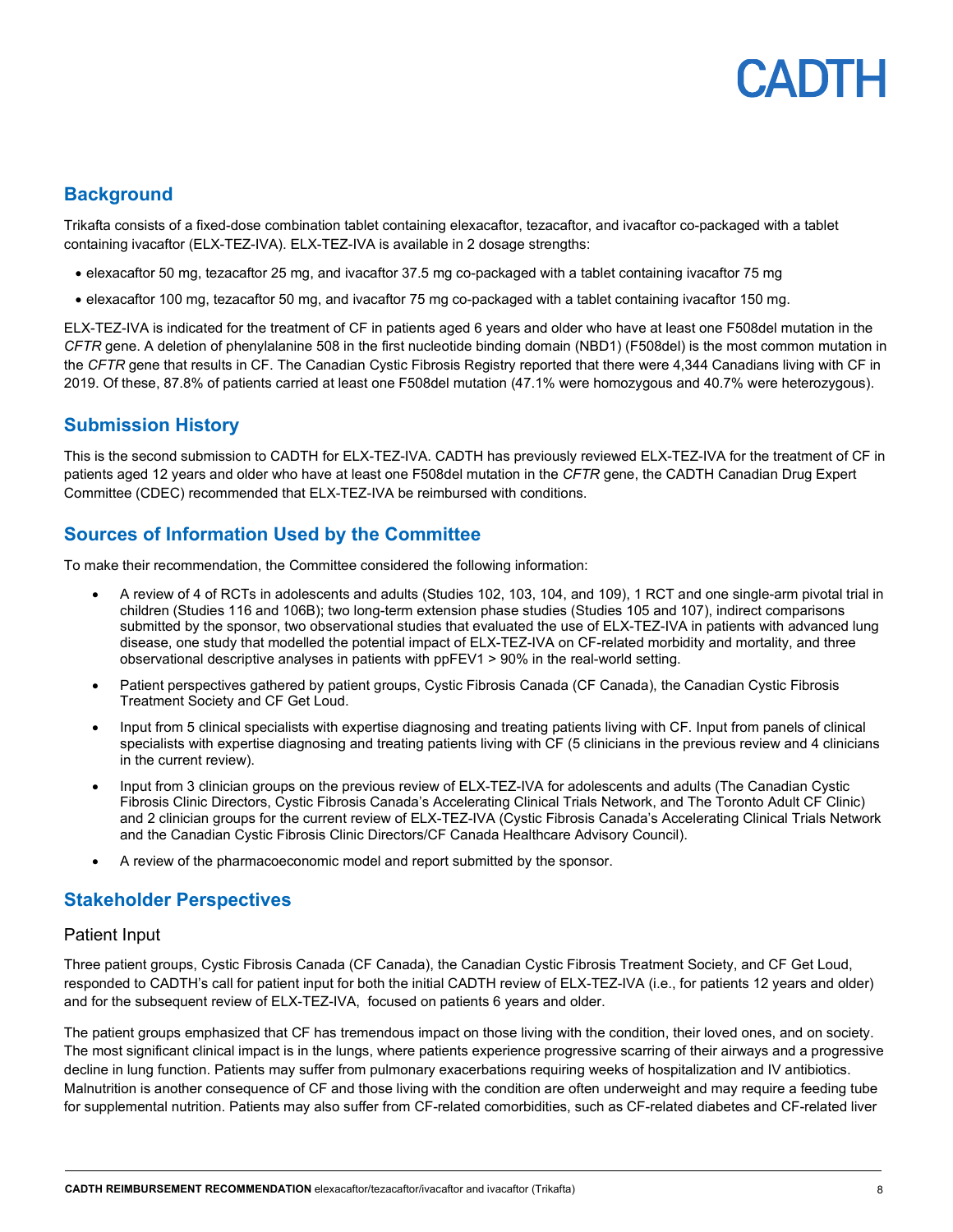disease. In addition to the decline of CF patients' physical health, many suffer from the unseen effects of CF. These include, but are not limited to, depression, anxiety, and hopelessness. The mental anguish caused by the ever-present awareness of one's mortality cannot be expressed in words and are often not quantified. Parents and caregivers have an overwhelming desire to do something to help their loved ones.

Managing CF requires a demanding treatment routine with regular visits to specialized CF clinics. As the disease progresses, even more time and effort are needed to manage the progressive and debilitating symptoms. The condition has a significant impact on their day-to-day quality of life, affecting life decisions that include education, career, travel, relationships, and family planning.

Patients with CF and their loved ones are seeking treatments that can change the trajectory of the disease and improve both life expectancy and quality of life. Improved outcomes include retaining or increasing lung function, improved digestive health, better energy levels and minimizing symptoms of CF. Patients want to avoid hospital admissions, reduce the needs for invasive medical procedures and the treatment burden of daily therapies. They also wish to avoid the adverse effects of therapies, such as osteoporosis, antimicrobial resistance, and CF-related diabetes or liver dysfunction.

Patient groups emphasized the importance of early and aggressive treatment of CF with a focus on maintaining health and slowing or preventing disease progression. They noted that even those children with CF who appear healthy (e.g., ppFEV1 of 100%) are subjected to an aggressive therapeutic regimen of physiotherapy and antibiotic treatments in addition to special diets and frequent clinic visits. All patient groups stressed that it is important to start treatment with ELX-TEZ-IVA as soon as possible to prevent the irreversible damage caused by CF. The patient groups referenced the initial CADTH recommendation for ELX-TEZ-IVA noting that they believe the reimbursement conditions are too restrictive, particularly the requirement that patients demonstrate ppFEV1 < 90% to be eligible. The patient groups believe that all patients with at least one F508del mutation can benefit from treatment with ELX-TEZ-IVA.

#### Clinician input

#### *Input from clinical experts consulted by CADTH*

Similar to the input from the patient groups, the clinical experts consulted by CADTH indicated that there are significant unmet therapeutic needs for patients living with CF. There are no treatments currently available that can meet the most important goals of therapy, including: prolonging survival, preventing the need for lung transplantation, slowing the decline in lung function over time, or reverse the course of the disease. In addition, the clinical experts noted that the current standard treatments for CF are burdensome for patients and their caregivers.

The clinical experts anticipate that ELX-TEZ-IVA would be used as a preventive therapy with the goal of initiating treatment before the patient develops significant lung disease. The clinical experts noted that ELX-TEZ-IVA could be used in every patient who meets the Health Canada approved indication, regardless of their current or past treatment regimens. In clinical practice, eligible patients would be identified based on their *CFTR* genotype; however, there is no practical method that could be used to predict who will be most likely to respond to ELZ/TEZ-IVA. The patients who are most in need of treatment with ELX-TEZ-IVA include: patients with moderate to severe lung disease (e.g., ppFEV1  $\leq$  60%), patients whose BMI is less than or equal to 20 kg/m<sup>2</sup>, patients with frequent pulmonary exacerbations, and those experiencing a rapid decline in FEV1. However, it could be argued that all patients, including those with mild lung disease or who are pre-symptomatic, could benefit from treatment when considering the long-term outcomes and the goal of preventing severe outcomes.

The clinical experts noted that the magnitude of improvement with ELX-TEZ-IVA is far greater than any other currently available treatments for CF (including all other *CFTR* modulators). ELX-TEZ-IVA would replace earlier *CFTR* modulators that are significantly less effective (e.g., lumacaftor/ivacaftor [Orkambi] and tezacaftor/ivacaftor + ivacaftor [Symdeko]) and patients currently receiving those drugs would likely be switched to ELX-TEZ-IVA.

The following endpoints are routinely assessed in Canadian clinical practice: lung function (e.g., spirometry measures like FEV1), nutrition and growth (e.g., BMI, BMI z-score, and BMI percentile), hospital admissions and outpatient treatments for pulmonary exacerbations, and pulmonary exacerbation frequency per year. The magnitude of improvement in CF outcomes that would be considered clinically significant depends on the baseline status of the patient. After initiating treatment with ELX-TEZ-IVA, those with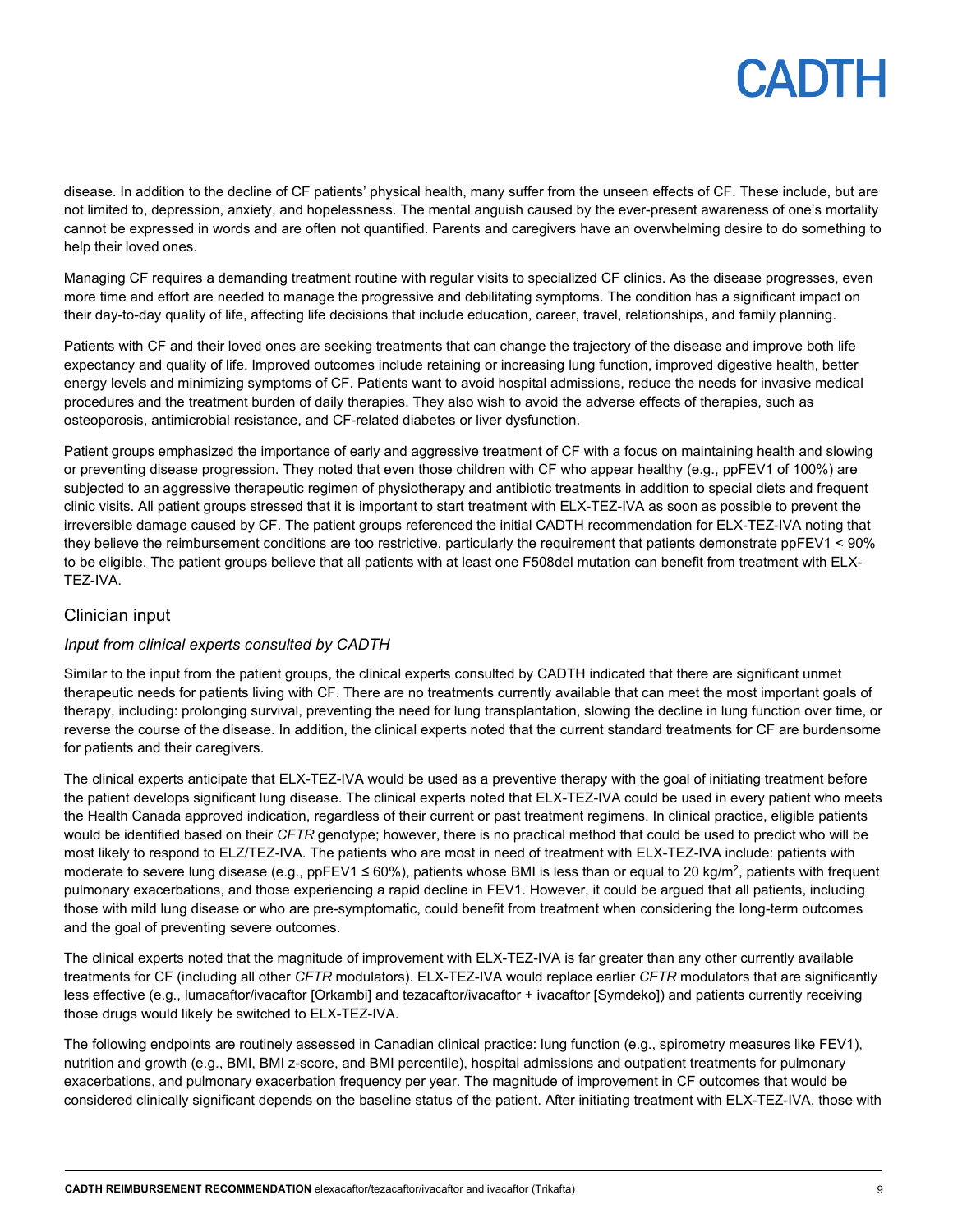less severe disease or more advanced disease may show smaller changes from baseline in commonly measured endpoints, but still experience clinically relevant improvements (e.g., stabilization). For ppFEV1 an improvement in ppFEV1 of greater than or equal to 5% would typically be considered clinically meaningful for most patients in Canadian clinical practice. The experts noted that an increase in BMI should only be viewed as a goal of therapy if the patient is malnourished at the time of initiating therapy. Increasing the BMI of a patient who is in the normal range or overweight may pose challenges and should not be viewed as a desirable outcome for evaluating the response to a treatment such as ELX-TEZ-IVA.

Treatment with ELX-TEZ-IVA would most likely be interrupted or discontinued because of adverse events or progression to lung transplant. The most likely known adverse event that would result in discontinuation would be development of persistent liver enzyme abnormalities.

The clinical experts noted that prescribing and monitoring of ELX-TEZ-IVA should be done in an adult or pediatric CF clinic.

#### *Clinician group input*

Three groups of clinicians provided input for the initial CADTH review of ELX-TEZ-IVA (the Canadian Cystic Fibrosis Clinic Directors (CCFCD), Cystic Fibrosis Canada's Accelerating Clinical Trials Network, and The Toronto Adult CF Clinic) and 2 groups provided input for the current review (Cystic Fibrosis Canada's Accelerating Clinical Trials Network and the Canadian Cystic Fibrosis Clinic Directors/CF Canada Healthcare Advisory Council). The input from the clinician groups identified the same unmet medical needs for CF patients and potential place in therapy for ELX-TEZ-IVA as the clinical experts consulted by CADTH. Similar to the clinical experts consulted by CADTH, the clinician groups noted that the impact of ELX-TEZ-IVA has been dramatic and life-altering for the patients who have received the treatment through Health Canada's Special Access Programme, compassionate access mechanisms, or in clinical trials (including patients who have advanced lung disease).

### Drug Program Input

Input was obtained from the drug programs that participate in the CADTH reimbursement review process. The following were identified as key factors that could potentially impact the implementation of a CADTH recommendation for ELX-TEZ-IVA:

- Considerations for initiation of therapy
- Considerations for continuation or renewal of therapy
- Considerations for prescribing of therapy

The clinical experts consulted by CADTH provided advice on the potential implementation issues raised by the drug programs.

### **Table 2. Responses to Questions from the Drug Programs**

| <b>Drug Program Implementation Questions</b>                                                                                                                                                                                                                                                                                                                                                                                             | <b>Clinical Expert Response</b>                                                                                                                                                                                                                                                                                                                                                      |  |
|------------------------------------------------------------------------------------------------------------------------------------------------------------------------------------------------------------------------------------------------------------------------------------------------------------------------------------------------------------------------------------------------------------------------------------------|--------------------------------------------------------------------------------------------------------------------------------------------------------------------------------------------------------------------------------------------------------------------------------------------------------------------------------------------------------------------------------------|--|
| Implementation issues from the review of ELX-TEZ-IVA in patients 6 years and older                                                                                                                                                                                                                                                                                                                                                       |                                                                                                                                                                                                                                                                                                                                                                                      |  |
| <b>Considerations for Initiation of Therapy</b>                                                                                                                                                                                                                                                                                                                                                                                          |                                                                                                                                                                                                                                                                                                                                                                                      |  |
| Unlike the pivotal trials for patients aged 12 years and older,<br>patients with $ppFEV1 \ge 90\%$ were eligible for the trials<br>conducted in patients aged 6 to 11 years. The drug programs<br>have noted that a discrepancy in recommended<br>reimbursement criteria for the 2 patient populations (i.e.,<br>those aged 6 to 11 years and those 12 years and older)<br>would be challenging for the drug programs to operationalize. | The pediatric trials enrolled patients with $FEV1 > 70\%$ (53% and<br>46% of patients had ppFEV1 > 90% in Study 116 and Study<br>106B, respectively). These trials demonstrated meaningful<br>improvements in lung clearance index, FEV1, BMI z-score, and<br>CFQ-R. Therefore, ELX-TEZ-IVA has been shown to have<br>clinical benefit for pediatric patients with $ppFEV1 > 90\%$ . |  |
| Is there evidence to suggest that these patients would benefit<br>from treatment with ELX-TEZ-IVA?                                                                                                                                                                                                                                                                                                                                       | For those 12 years and older, the PROMISE study suggested<br>that patients with ppFEV1 > 90% at the time of initiating treatment<br>with ELX-TEZ-IVA experienced improvements in ppFEV1<br>(absolute change of 6.52%; 95% CI, 5.18 to 7.86); BMI (absolute<br>change of 0.82 kg/m2; 95% CI, 0.50 to 1.13); and CFQ-R<br>(absolute change of 15.66; 95% CI, 12.80 to 18.52).          |  |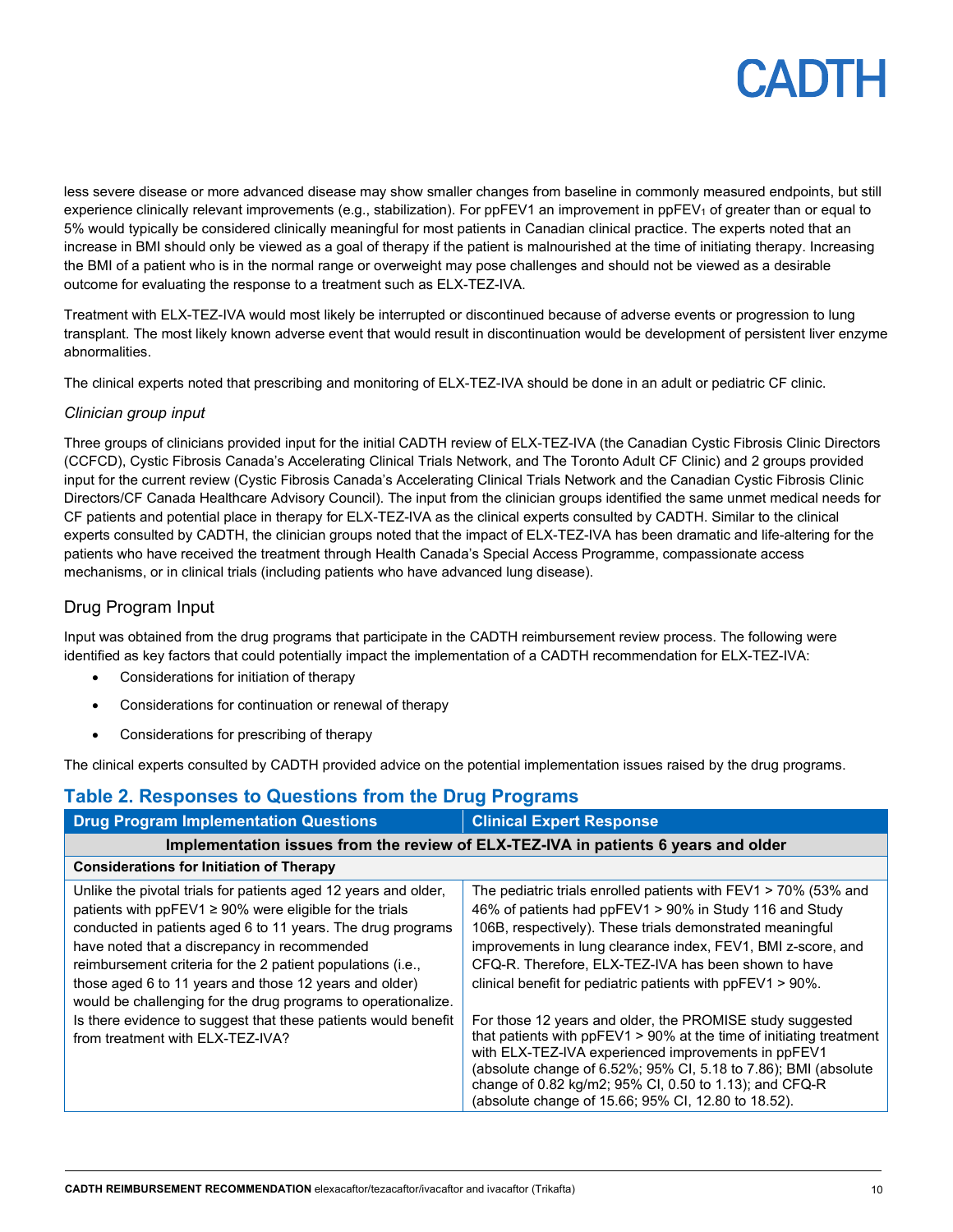| <b>Drug Program Implementation Questions</b>                                                                                                                                                                              | <b>Clinical Expert Response</b>                                                                                                                                                                                                                                                                                                                                                                                                                                                                                                                                                                                                                                                              |
|---------------------------------------------------------------------------------------------------------------------------------------------------------------------------------------------------------------------------|----------------------------------------------------------------------------------------------------------------------------------------------------------------------------------------------------------------------------------------------------------------------------------------------------------------------------------------------------------------------------------------------------------------------------------------------------------------------------------------------------------------------------------------------------------------------------------------------------------------------------------------------------------------------------------------------|
| Considerations for continuation or renewal of therapy                                                                                                                                                                     |                                                                                                                                                                                                                                                                                                                                                                                                                                                                                                                                                                                                                                                                                              |
| Can the clinical experts confirm that multiple breath washout<br>tests are only available at specialty clinics at Children's<br>hospitals and not available at all pulmonary function testing<br>clinics?                 | This measurement is not currently used in routine Canadian<br>clinical practice.                                                                                                                                                                                                                                                                                                                                                                                                                                                                                                                                                                                                             |
|                                                                                                                                                                                                                           | Prior implementation issues from the review of ELX-TEZ-IVA in patients 12 years and older                                                                                                                                                                                                                                                                                                                                                                                                                                                                                                                                                                                                    |
| <b>Considerations for initiation of therapy</b>                                                                                                                                                                           |                                                                                                                                                                                                                                                                                                                                                                                                                                                                                                                                                                                                                                                                                              |
| Patients with ppFEV1 greater than 90% at screening were<br>excluded from the pivotal and supportive phase 3 trials. Is<br>there evidence to suggest that these patients would benefit<br>from treatment with ELX-TEZ-IVA? | The clinical experts noted that these patients may benefit from<br>treatment with ELX-TEZ-IVA. However, prioritization should be<br>for those patients with more significant disease burden.                                                                                                                                                                                                                                                                                                                                                                                                                                                                                                 |
| Patients with ppFEV1 less than 40% at screening were<br>excluded from the pivotal and supportive phase 3 trials. Is<br>there evidence to suggest that these patients would benefit<br>from treatment with ELX-TEZ-IVA?    | Subgroup data from Study 102 and 2 observational studies<br>included in the CADTH review provided short-term data on the<br>efficacy and safety of ELX-TEZ-IVA in patients with CF and who<br>had advanced pulmonary disease. These studies suggested that<br>treatment with ELX-TEZ-IVA resulted in a clinically meaningful<br>improvement in ppFEV1 for patients who had a baseline ppFEV1<br>less than 40%. The clinical experts consulted by CADTH, the<br>clinician groups who provided input, and the patient groups who<br>provided input have all noted anecdotal evidence, based on<br>clinical experience, that ELX-TEZ-IVA is beneficial for those with<br>advanced lung disease. |
| The product monograph indicates that patients with severe<br>hepatic impairment should not be treated with ELX-TEZ-IVA.<br>Would these recommendations be followed in clinical<br>practice?                               | The clinical experts consulted by CADTH suggested that<br>clinicians may attempt to treat those with severe hepatic<br>impairment using ELX-TEZ-IVA at a reduced dosage, as<br>opposed to using the reduced dosages of the alternative CFTR<br>modulators, which are unlikely to provide the same level of<br>clinical benefit. It was noted that therapeutic trials should be<br>considered for all patients when the potential for benefit exceeds<br>the risk.                                                                                                                                                                                                                            |
| Considerations for continuation or renewal of therapy                                                                                                                                                                     |                                                                                                                                                                                                                                                                                                                                                                                                                                                                                                                                                                                                                                                                                              |
| What clinical outcome measures should be used to assess<br>therapeutic response to treatment with ELX-TEZ-IVA?                                                                                                            | The following endpoints have been suggested for adult patients.<br>• Improvement in or stabilization of a declining FEV1<br>• Improvement in exacerbation frequency<br>• Improvement in BMI                                                                                                                                                                                                                                                                                                                                                                                                                                                                                                  |
| What magnitude of improvement would be clinically<br>significant for ppFEV1? What would be the appropriate<br>intervals for evaluating response to treatment?                                                             | For typical patients in Canadian practice, an improvement in<br>ppFEV <sub>1</sub> of greater than or equal to 5% would typically be<br>considered clinically meaningful. However, the magnitude of<br>improvement in ppFEV <sub>1</sub> that would be considered clinically<br>significant depends on the baseline status of the patient. Those<br>with a very low ppFEV <sub>1</sub> may see smaller improvements from<br>baseline, but even stabilization in such patients can be clinically<br>important. FEV <sub>1</sub> is routinely assessed in the target population and<br>the experts noted that evaluations could be performed 3 to 4<br>times per year.                         |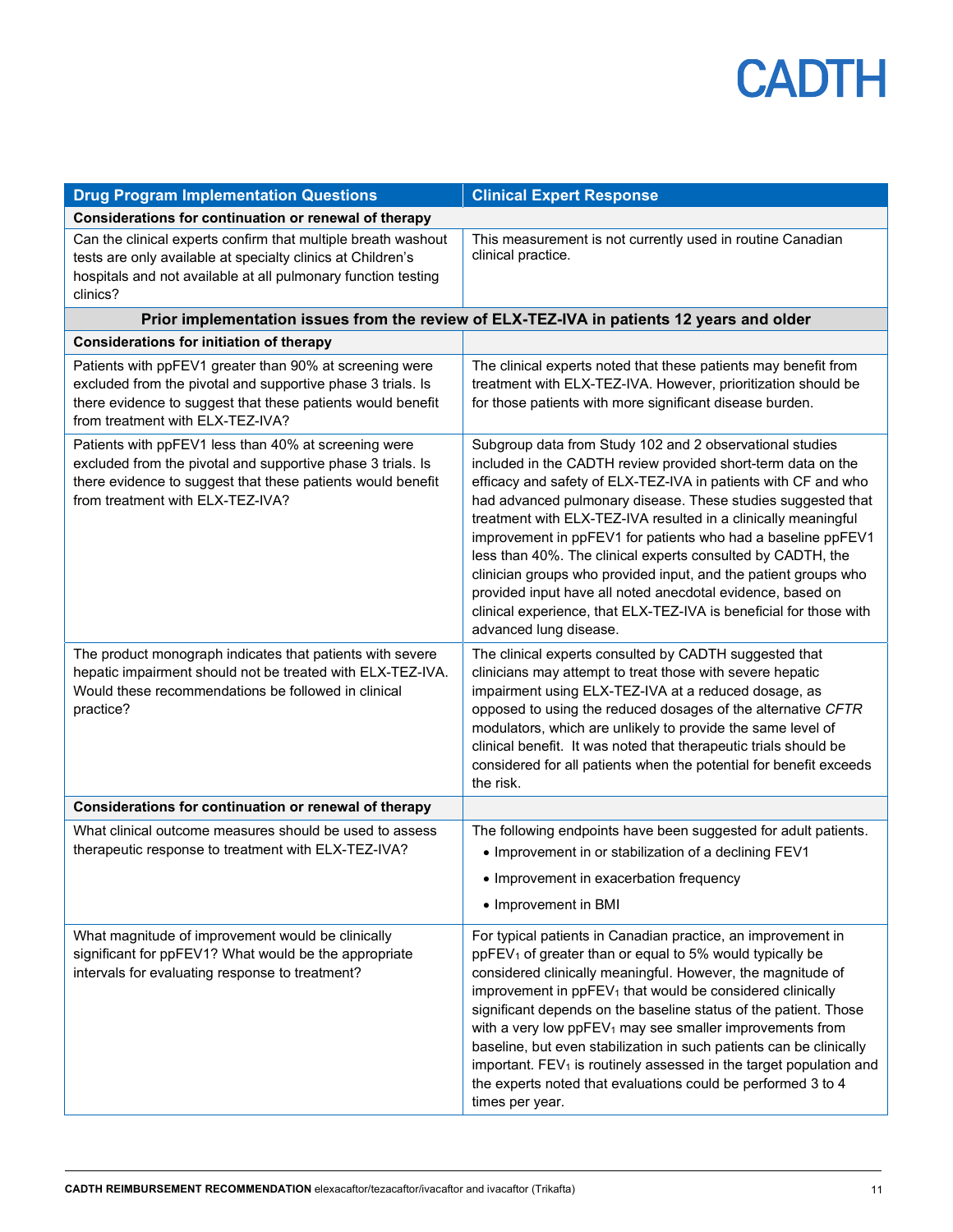| <b>Drug Program Implementation Questions</b>                                                                                                                                                                         | <b>Clinical Expert Response</b>                                                                                                                                                                                                                                                                                                                                                   |
|----------------------------------------------------------------------------------------------------------------------------------------------------------------------------------------------------------------------|-----------------------------------------------------------------------------------------------------------------------------------------------------------------------------------------------------------------------------------------------------------------------------------------------------------------------------------------------------------------------------------|
| What magnitude of improvement would be clinically<br>significant for BMI? What would be the appropriate intervals<br>for evaluating response to treatment based on BMI?                                              | The experts noted that increases in BMI should only be viewed<br>as a marker of improvement in patients who are malnourished.<br>(i.e., BMI < 20). For those patients, the goal of therapy is to<br>increase BMI into the normal range.                                                                                                                                           |
| Should therapeutic response be assessed using different<br>criteria for patients who are naïve to CFTR modulator therapy<br>compared with those who are switching from a different<br>CFTR modulator to ELX-TEZ-IVA? | The magnitude of improvement with ELX-TEZ-IVA is far greater<br>than any other currently available treatments for CF (including all<br>other CFTR modulators). ELX-TEZ-IVA would replace earlier<br>CFTR modulators that are significantly less effective (e.g.,<br>Orkambi and Symdeko) and patients currently receiving those<br>drugs would likely be switched to ELX-TEZ-IVA. |
| What clinical criteria could be used to identify patients with<br>rapidly progressive disease?                                                                                                                       | The clinical experts noted that there are no currently accepted<br>definitions for patients with rapidly progressive disease.                                                                                                                                                                                                                                                     |
| What clinical criteria could be used to determine if patients<br>are non-responders to treatment with ELX-TEZ-IVA (i.e.,<br>potential discontinuation criteria)?                                                     | Based on the available evidence, non-responders to ELX-TEZ-<br>IVA are likely to be rare. The primary reasons for discontinuing<br>treatment are likely to be related to adverse events (e.g.,<br>abnormal liver function tests, rash, or excessive weight gain).                                                                                                                 |
| <b>Considerations for prescribing of therapy</b>                                                                                                                                                                     |                                                                                                                                                                                                                                                                                                                                                                                   |
| Should prescribing be limited to physicians with expertise in<br>the management of CF?                                                                                                                               | The only setting appropriate for assessment of patients for<br>appropriateness for this treatment, initiation of treatment and<br>monitoring of treatment is in an adult or pediatric CF clinics.                                                                                                                                                                                 |

BMI = body mass index; CF = cystic fibrosis; CFTR = cystic fibrosis transmembrane conductance regulator; ELX-TEZ-IVA = elexacaftor/tezacaftor/ivacaftor + ivacaftor; FEV1 = forced expiratory volume in one second; ppFEV<sub>1</sub> = per cent predicted forced expiratory volume in one second

## **Clinical Evidence**

#### Pivotal Studies and Protocol Selected Studies

#### **Patients Aged 6 to 11 Years**

#### *Description of studies*

The evidence identified in the current review of ELX-TEZ-IVA that addressed the expanded patient population (i.e., those aged between the ages of 6 and 11 years of age) included: a 24-week, double-blind, placebo-controlled RCT in heterozygous for the F508del mutation and who had one minimal function mutation (F/MF) patients (Study 116; N = 121) and a 24-week, pivotal, singlearm trial in homozygous for the F508del mutation (F/F) and F/MF patients (Study 106B; N = 66). The treatment periods were 24 weeks in Study 116 and Study 106B and both studies included a screening phase (up to 28 days) and a safety follow-up phase (approximately four weeks or entry into an open-label extension phase study). Study 106B is the second phase of a 2-part study (Part A consisted of a 28-day screening period, a 15-day, single arm, open-label treatment period, and a 28-day safety follow-up period). Part B was initiated after completion of the internal review of the data in Part A that was used to confirm or adjust the doses to be evaluated in Part B. In accordance with recommended dosage for ELX-TEZ-IVA in Canada, this report has focused on Part B (i.e., Study 106B).

The inclusion and exclusion criteria for the included RCTs were similar except for the *CFTR* genotypes (i.e., only F/MF in Study 116 and F/F or F/MF in Study 106B) and the thresholds for ppFEV1 (≥70% in Study 116 and ≥40% in Study 106B) and lung clearance index 2.5 (LCI2.5) (≥7.5 in Study 116 and not specified for Study 106). Similar to the trials conducted in adult and adolescent patients, patients in Study 116 and 106B were required to have stable CF disease in the opinion of the investigator at the time of screening. The trials excluded patients with a history of colonization with *Burkholderia cenocepacia*, *Burkholderia dolosa*, and/or *Mycobacterium abscessus*. Patients were also considered to be ineligible if they reported an acute upper or lower respiratory infection, pulmonary exacerbation, or changes in therapy (including antibiotics) for pulmonary disease within four weeks before first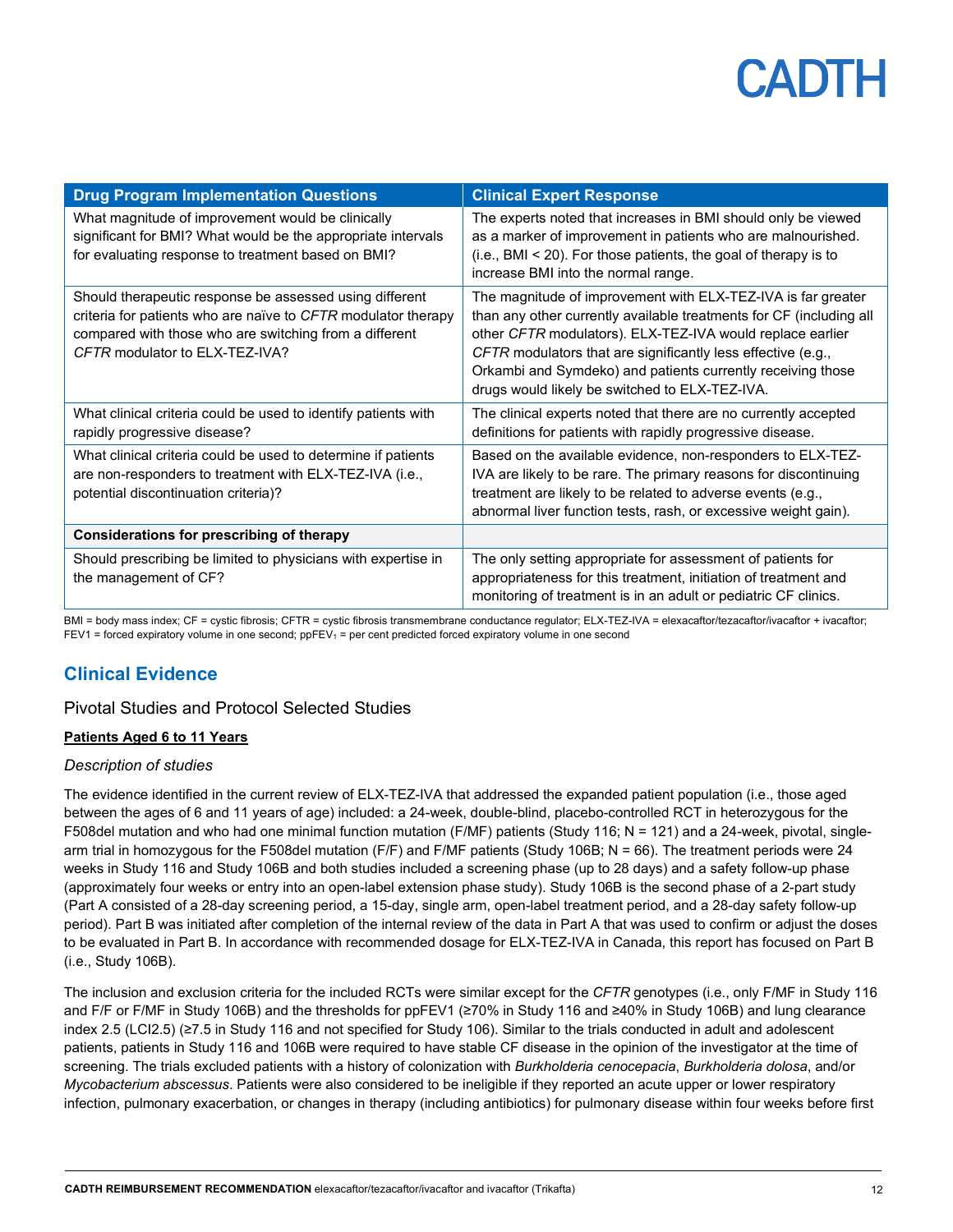dose of study drug. Patients with a history of solid organ or hematological transplantation were excluded, as were patients with abnormal laboratory values (e.g., hemoglobin <10 g/dL), abnormal liver function, or abnormal renal function.

The primary endpoint of Study 116 was absolute change from baseline in LCI2.5; secondary endpoints were absolute change from baseline in sweat chloride, CFQ-R respiratory domain (RD) score, and CFQ-R non-respiratory domain scores. All efficacy endpoints in Study 106B were considered secondary objectives; the primary endpoint was safety and tolerability. The endpoints included absolute changes from baseline in the following: ppFEV1, LCI2.5, CFQ-R, BMI, BMI z-score, weight, weight z-score, height, and height z-score. In addition, descriptive statistics were provided for pulmonary exacerbations and hospitalization in Study 106B.

#### *Efficacy Results*

In Study 116, treatment with ELX-TEZ-IVA was associated with an increase from baseline in ppFEV<sub>1</sub> compared with placebo through 24 weeks of LSMD of 11.0% (95% CI, 6.9 to 15.1). Improvements in ppFEV<sub>1</sub> with ELX-TEZ-IVA were observed at the time of the first post-baseline assessment (i.e., day 15) and were higher at all time points throughout the study. In Study 106B, treatment with ELX-TEZ-IVA resulted in a within-group increase in  $ppFEV<sub>1</sub>$  through 24 weeks (LS mean change: 10.2% [95% CI, 7.9 to 12.6]; P < 0.0001). Improvements in ppFEV<sub>1</sub> with ELX-TEZ-IVA were observed at the time of the first post-baseline assessment (i.e., day 15) and were greater than baseline at all time points throughout the 24-week treatment period. The sponsor provided post hoc subgroup analyses for those with ppFEV1  $\leq$  90% at baseline and the increase from baseline in ppFEV1 was  $\blacksquare$  for those with  $ppFEV1 \leq 90\%$  at baseline and  $q$  for those with  $ppFEV1 > 90\%$  at baseline.

In Study 116, treatment with ELX-TEZ-IVA was associated with a reduction in LCI2.5 through 24 weeks compared to placebo (LSMD: -2.26 [95% CI, -2.71 to -1.81]; P < 0.0001). Patients in Study 106 demonstrated a within-group reduction in LCI2.5 through 24 weeks (LS mean change: -1.71 [95% CI, -2.11 to -1.30]; P < 0.0001). Improvements (reduction) in LCI2.5 with ELX-TEZ-IVA were observed at the time of the first post-baseline assessment (i.e., day 15) and were reduced at all time points throughout both studies.

Pulmonary exacerbations were only captured as adverse events in Study 116. The percentage of patients with at least one pulmonary exacerbation was greater in the placebo group compared with the ELX-TEZ-IVA group (26.2% versus 1.7%). Pulmonary exacerbations were included as an exploratory endpoint in Study 106B. In Study 106B, the annual event rate for overall pulmonary exacerbations was 0.12 events/year. Event rates for pulmonary exacerbations requiring hospitalization and/or IV antibiotic therapy were each 0.03 events/year. There were no statistical comparisons for event rates pre- and post-treatment with ELX-TEZ-IVA.

In Study 116, treatment with ELX-TEZ-IVA was associated with improved HRQoL as measured with the Cystic Fibrosis Questionnaire – Revised Respiratory Domain (CFQ-R RD) score from baseline compared with placebo through 24 weeks (LSMD: 5.5 [95% CI, 1.0 to 10.0]; P = 0.0003). In Study 106B, patients demonstrated an increase from baseline CFQ-R RD scores through 24 weeks (LS mean absolute change: 7.0 [95% CI, 4.7 to 9.2]; P < 0.0001). Changes from baseline in the non-respiratory domains of the CFQ-R were assessed as exploratory endpoints in Study 106B (not in Study 116). Scores in non-respiratory domains of the CFQ-R showed a numerical increase from baseline; however, no statistical analyses were conducted.

In Study 116, absolute change from baseline in sweat chloride through 24 weeks was a secondary endpoint of Study 116. The ELX-TEZ-IVA group demonstrated statistically significant reductions in sweat chloride compared with the placebo group through 24 weeks (LSMD: -51.2 mmol/l [-55.3 to -47.1]). In Study 106B, treatment with ELX-TEZ-IVA resulted in a statistically significant within-group reduction in sweat chloride through 24 weeks. The LS mean absolute change in sweat chloride from baseline through 24 weeks was -60.9 mmol/L (95% CI: -63.7 to -58.2; P < 0.0001).

#### *Harms Results*

In Study 116, the overall percentage of patients who experienced at least one adverse event was greater in the placebo group (93.4%) compared to the ELX-TEZ-IVA group (80.0%). Adverse events that were reported in at least 5% of patients in the ELX-TEZ-IVA group and occurred at ≥5% higher frequency compared with the placebo group were: headache (30.0% versus 19.7%), rash (10.0% versus 4.9%), Staphylococcus test positive (6.7% versus 1.6%). Infective pulmonary exacerbations were reported as adverse events more commonly in the placebo group compared with the ELX-TEZ-IVA group (26.2% versus 1.7%). Adverse events were more commonly reported in Study 106B compared with the ELX-TEZ-IVA group of Study 116 (e.g., at least one AE was reported in 98.5% of patients in Study 106B compared with 80.0% in Study 116). In Study 116, 4 patients (6.7%) in the ELX-TEZ-IVA group and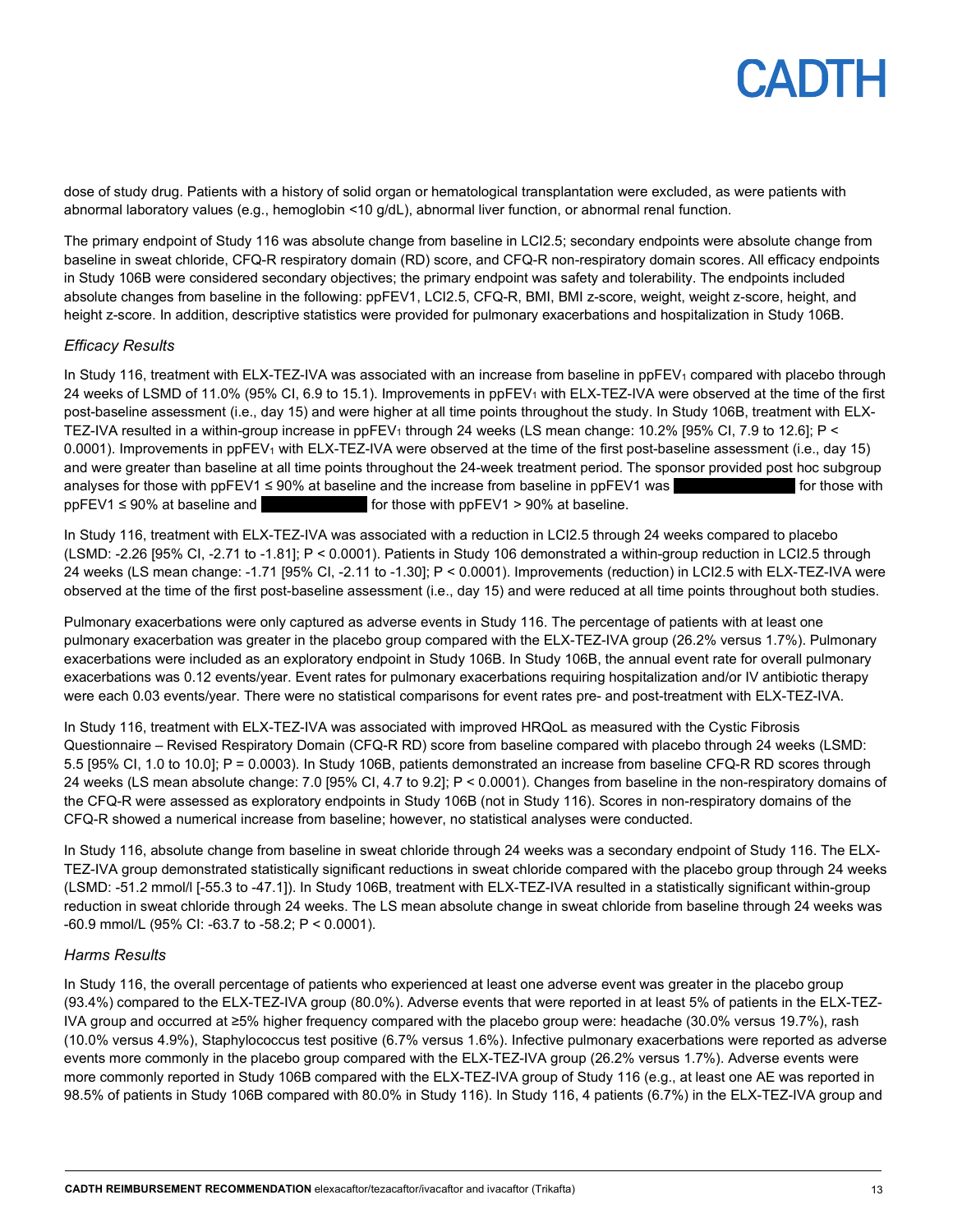9 (14.8%) patients in the placebo group had at least 1 SAE. In Study 106B, one patient (1.5%) had 3 SAEs (metapneumovirus infection, pneumonia, and rhinovirus infection). In Study 116, 1 patient (1.7%) in the ELX-TEZ-IVA group had an AE of rash that led to study drug discontinuation. No patients in the placebo group discontinued the study drug. In Study 106B one patient had an AE of rash erythematous that led to treatment discontinuation.

#### *Critical Appraisal*

Randomization in Study 116 was performed using an appropriate methodology with adequate allocation concealment (i.e., interactive web response system) and stratification based on relevant prognostic factors (i.e., baseline lung function [LCI2.5 <10 versus ≥10] and baseline weight [<30 kg versus ≥30 kg]). Baseline and demographic characteristics were generally similar across the ELX-TEZ-IVA and placebo groups in Study 116. A higher percentage of patients in the ELX-TEZ-IVA group had a baseline ppFEV1 >90% |||||| |||||| and lower percentage had baseline ppFEV1 <70% ||||| |||||| ||||||. As those with normal lung function (i.e., >90%) would be less likely to demonstrate short-term improvements in ppFEV1 due to a ceiling effect, this could potentially bias the results for change in ppFEV1 through 24 weeks against ELX-TEZ-IVA.

The study treatments were administered in a double-blind manner in Study 116 and open-label in Study 106. The adverse event profiles of ELX-TEZ-IVA and the comparators were unlikely to compromise blinding in the study. The exception could be the increased percentage of patients who experienced a rash in the ELX-TEZ-IVA group (13.3% versus 4.9% with placebo); however, it is not expected that this would have seriously impacted treatment blinding. Similar to the previously reviewed trials in adults and adolescents, there were few pediatric patients who discontinued either Study 116 (99.2% completion) or Study 106B (97.0% completion). The studies were relatively short in duration which may in part explain the high percentage of patients who completed. Adherence was reported to be 99% across both Study 116 and Study 106B. In accordance with the study protocols, the use of concomitant medications remained stable throughout the treatment period for all treatment groups. Pulmonary exacerbations pediatrics were only evaluated as efficacy endpoints in the 24-week single-arm (Study 106B). The placebo-controlled trial (Study 116) only reported pulmonary exacerbations as adverse events. The primary and key secondary endpoints were analyzed without statistical testing procedures to control the potential for type 1 error; therefore, the results should be interpreted with caution due to the risk of inflated type I error.

The diagnostic criteria used to screen patients for Study 116 and Study 106 were identical to those used in Study 102, Study 103, and Study 109 for those at least 12 years of age. As noted in the previous CADTH review of ELX-TEZ-IVA, these criteria are consistent with Canadian clinical practice for diagnosing patients with CF who are homozygous for the F508del-*CFTR* mutation. The Clinical experts consulted by CADTH indicated that the exclusion of patients with  $ppFEV<sub>1</sub>$  less than 70% does not impact the generalizability of Study 116, as these patients are less common in the Canadian pediatric CF population.

Study 106B included outcomes that are considered to be important to CF patients based on patient group input: respiratory function (i.e., LCI and ppFEV1), nutritional status and growth (e.g., weight, height, and BMI), health-related quality of life (CFQ-R), and clinical events (e.g., pulmonary exacerbations). The primary efficacy endpoint in Study 116 (i.e., LCI<sub>2.5</sub>) differed from that used in the adolescent/adult trials (i.e., ppFEV<sub>1</sub>). This is reflective of regulatory guidance, which has noted that spirometry may not be sensitive enough to detect treatment differences in children with cystic patients. Younger patients with cystic fibrosis may demonstrate spirometry values that are within the normal range, but there may be underlying structural deficiencies within the lungs that can be detected using alternative evaluations (e.g., LCI).

The use of placebo as the comparator in Study 116 is appropriate as no other *CFTR* modulators are currently approved in Canada for use in the treatment of CF patients aged 6 to 11 with an F/MF genotype. The absence of a control group in Study 106B limits the ability to interpret the results of the study. In both studies, ELX-TEZ-IVA (or matching placebo in Study 116) was added to the existing therapeutic regimens used by the patients, which is reflective of how ELX-TEZ-IVA would be administered in clinical practice. The clinical experts consulted by CADTH indicated that the background therapies used in Study 116 and 106B were reasonably reflective of the Canadian CF population.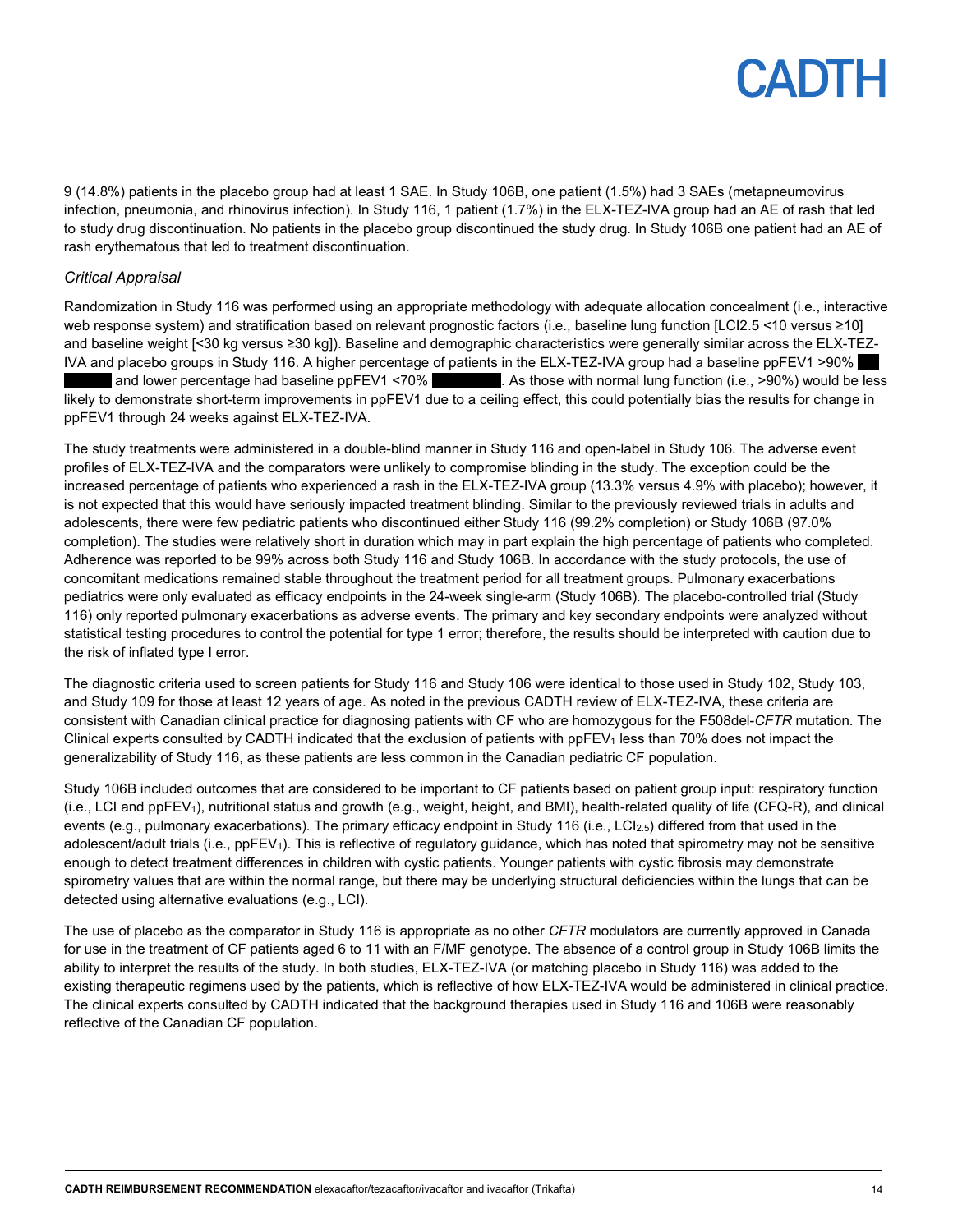#### **Patients Aged 12 Years and Older**

#### *Description of studies*

There were four double-blind, phase 3, RCTs included in the CADTH systematic review: one placebo-controlled trial conducted in patients who were heterozygous for the F508del mutation and who had one minimal function mutation (F/MF) (Study 102 [N = 405]); two active-controlled trials in patients who were homozygous for the F508del mutation (F/F) (Study 103 [N = 107] and Study 109 [N = 107]); and one active-controlled trial in patients who were heterozygous for the F508del mutation and a residual function mutation  $(F/RF)$  or a gating mutation  $(F/G)$  (Study 104; N = 259).

The double-blind treatment periods were 24 weeks in Study 102 and Study 109, 8 weeks in Study 104, and 4 weeks in Study 103. Studies 103, 104, and 109 all included a 28-day active-treatment run-in period where all patients with either an F/F or F/RF genotype received treatment with tezacaftor/ivacaftor + ivacaftor (TEZ-IVA) (Studies 103, 109, and the F/RF subgroup of patients in Study 104) and patients with an F/G genotype received treatment with ivacaftor (IVA) (F/G subgroup of patients in Study 104). Patients were subsequently randomized to receive ELX-TEZ-IVA or to remain on the active treatment administered during the run-in period. All the studies included a screening phase (up to 28 days) and a safety follow-up phase (approximately four weeks or entry into an openlabel extension phase study).

The inclusion and exclusion criteria for the included RCTs were similar except for the *CFTR* genotypes (i.e., F/MF, F/F, F/G, or F/RF). Patients were required to have stable CF disease in the opinion of the investigator and a ppFEV<sub>1</sub> of ≥40% and ≤90% at the time of screening. The trials excluded patients with a history of colonization with *Burkholderia cenocepacia*, *Burkholderia dolosa*, and/or *Mycobacterium abscessus*. Patients were also considered to be ineligible if they reported an acute upper or lower respiratory infection, pulmonary exacerbation, or changes in therapy (including antibiotics) for pulmonary disease within four weeks before first dose of study drug. Patients with a history of solid organ or hematological transplantation were excluded, as were patients with abnormal laboratory values (e.g., hemoglobin <10 g/dL) abnormal liver function, or abnormal renal function.

#### *Efficacy Results*

#### **Patients with F/MF Genotype (Study 102)**

Treatment with ELX-TEZ-IVA was associated with a statistically significant absolute increase from baseline in ppFEV<sub>1</sub> compared with placebo at 4 weeks (least squares mean difference [LSMD]: 13.8% [95% CI, 12.1 to 15.4]; P < 0.0001) and 24 weeks (LSMD: 14.3% [95% CI, 12.7 to 15.8];  $P < 0.0001$ ). Improvements in ppFEV<sub>1</sub> with ELX-TEZ-IVA were observed at the time of the first post-baseline assessment (i.e., day 15) and were higher at all time points throughout the study. Results for change from baseline in ppFEV<sub>1</sub> were generally consistent across all subgroup analyses, including those based on age (12 to <18 years or ≥18 years) and ppFEV<sup>1</sup> at screening (<70% or ≥70%). The sponsor conducted an additional post hoc subgroup analysis for the subset of patients with a ppFEV1 below 40% at baseline (16/203 [7.9%] in the placebo group and 18/200 [9.0%] in the ELX-TEZ-IVA group), in which the absolute difference in  $ppFEV_1$  with  $ELX-TEZ-IVA$  versus placebo was 15.2% (95% CI, 7.3 to 23.1) at 4 weeks and at 24 weeks.

Treatment with ELX-TEZ-IVA was associated with a lower rate of pulmonary exacerbations compared with placebo (rate ratio 0.37 [95% CI, 0.25 to 0.55]). Similarly, treatment with ELX-TEZ-IVA was associated with lower rates of pulmonary exacerbations requiring hospitalization (rate ratio 0.29 [95% CI, 0.14 to 0.61]) and pulmonary exacerbations requiring IV antibiotic therapy (rate ratio 0.22 [95% CI, 0.11 to 0.43]). Hazard ratios (HR) favoured ELX-TEZ-IVA over placebo for time-to-first pulmonary exacerbation (HR: 0.34 [95% CI, 0.22 to 0.52]), time-to-first pulmonary exacerbation requiring hospitalization (HR: 0.25 [95% CI, 0.11 to 0.58]), and time-tofirst pulmonary exacerbation requiring IV antibiotics (HR: 0.19 [95% CI, 0.09 to 0.39]).

Treatment with ELX-TEZ-IVA was associated with a statistically significant improvement in BMI at 24 weeks compared with placebo (LSMD:  $1.04$  kg/m<sup>2</sup> [95% CI, 0.85 to 1.23]; P <0.0001). In patients less than 20 years of age (n = 145), those treated with ELX-TEZ-IVA demonstrated improvements in BMI z-score compared with placebo (LSMD: 0.30 [95% CI, 0.17 to 0.43]). Similarly, the ELX-TEZ-IVA group demonstrated greater improvement in body weight at 24 weeks compared with the placebo group (LSMD: 2.9 kg [95% CI, 2.3 to 3.4]).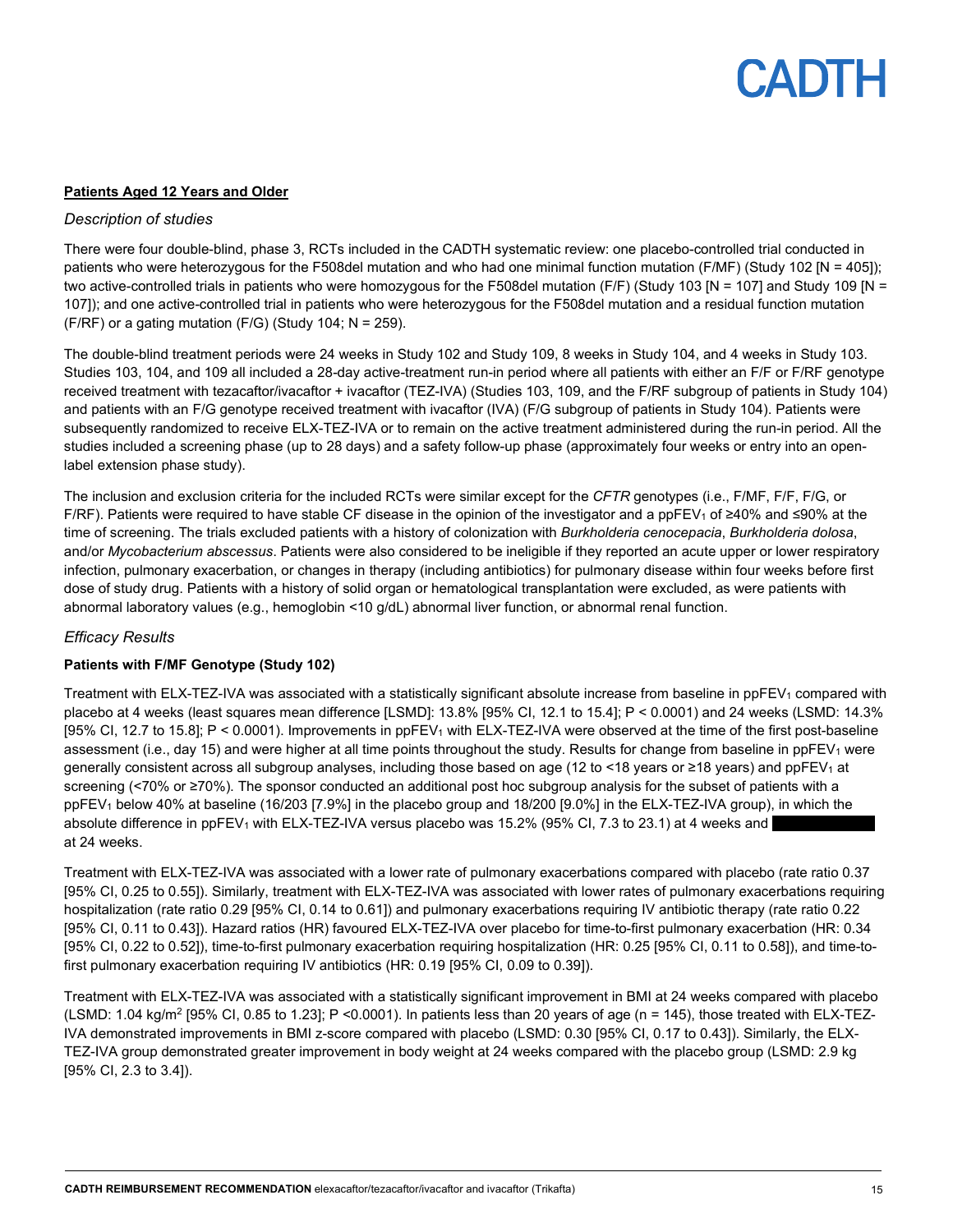Treatment with ELX-TEZ-IVA was associated with a statistically significant and clinically meaningful improvement in Cystic Fibrosis Questionnaire – Revised (CFQ-R) respiratory domain score from baseline compared with placebo through 24 weeks (LSMD: 20.2 [95% CI, 17.5 to 23.0]).

The ELX-TEZ-IVA group demonstrated statistically significant reductions in sweat chloride compared with the placebo group at 4 weeks (LSMD: -41.2 mmol/l [95% CI, -44.0 to -38.5]) and 24 weeks (LSMD: -41.8 [95% CI, -44.4 to -39.3]).

The Treatment Satisfaction Questionnaire for Medication (TSQM) was included as an exploratory endpoint for patients between the ages of 12 and 17 years. The difference in change from baseline favoured ELX-TEZ-IVA compared with placebo in the domains for global satisfaction (LSMD: 11.9 [95% CI, 1.8 to 22.0]) and effectiveness (LSMD: 14.4 [95% CI, 3.5 to 25.4]). The TSQM was not included as an endpoint in Study 109.

#### **Patients with F/F Genotype (Study 103 and Study 109)**

In Study 103, treatment with ELX-TEZ-IVA was associated with a statistically significant and clinically meaningful increase from baseline in ppFEV1 compared with TEZ-IVA at 4 weeks (LSMD: 10.0% [95% CI, 7.4 to 12.6]; P < 0.0001). Improvements in ppFEV1 with ELX-TEZ-IVA were observed at the time of the first post-baseline assessment (i.e., day 15) and were higher at all time points throughout the study. The results for change from baseline in ppFEV1 were generally consistent across all subgroup analyses. A post-hoc subgroup analysis from Study 103 suggested that the magnitude of the observed treatment effect (LS mean: 7.8% [95% CI, 4.8 to 10.8]) for *CFTR*-modulator experienced patients is less than that for *CFTR*-modulator naïve patients (LS mean: 13.2% [95% CI, 8.5 to 17.9]). In Study 109, treatment with ELX-TEZ-IVA was associated with a statistically significant absolute increase from baseline in ppFEV1 compared with TEZ-IVA through 24 weeks (LSMD: 10.2% [95% CI, 8.2 to 12.1]; P < 0.0001).

Pulmonary exacerbations were only captured as adverse events in Study 103 and Study 109. The percentage of patients with at least one pulmonary exacerbation was greater in the TEZ-IVA compared with the ELX-TEZ-IVA group in both studies.

Compared with TEZ-IVA, treatment with ELX-TEZ-IVA was associated with improvements in BMI at 4 weeks in Study 103 (LSMD: 0.60 kg/m2 [95% CI, 0.41 to 0.79]) and body weight at 4 weeks (LSMD: 1.6 kg [95% CI, 1.0 to 2.1]). Changes from baseline in BMI and body weight were not investigated in Study 109.

Treatment with ELX-TEZ-IVA was associated with a statistically significant and clinically meaningful improvement in CFQ-R respiratory domain score from baseline compared with TEZ-IVA at 4 weeks in Study 103 (LSMD: 17.4 [95% CI, 11.8 to 23.0]) and through 24 weeks in Study 109 (LSMD: 15.9 [95% CI, 11.7 to 20.1]).

The ELX-TEZ-IVA group demonstrated statistically significant reductions in sweat chloride compared with the TEZ-IVA group at 4 weeks (LSMD: -45.1 mmol/l [95% CI, -50.1 to -40.1]) in Study 103 and through 24 weeks in Study 109 (LSMD: -42.8 [95% CI, -46.2 to  $-39.3$ ]; P < 0.0001).

The TSQM was included as an exploratory endpoint in Study 103 for patients between the ages of 12 and 17 years. The ELX-TEZ-IVA group demonstrated improvements compared with the TEZ-IVA group in the domains for global satisfaction (LSMD: 11.9 [95% CI, 1.8 to 22.0]) and effectiveness (LSMD: 14.4 [95% CI, 3.5 to 25.4]). The TSQM was not included as an endpoint in Study 109.

#### **Patients with F/G and F/RF Genotypes (Study 104)**

Treatment with ELX-TEZ-IVA was associated with a statistically significant within-group improvement in ppFEV1 through 8 weeks (LS mean change: 3.7% [95% CI, 2.8 to 4.6]; P < 0.0001). Treatment with ELX-TEZ-IVA was associated with a statistically significant improvement in ppFEV1 compared to the control group (LSMD: 3.5% [95% CI, 2.2 to 4.7]; P < 0.0001). Subgroup analyses based on the comparator group (i.e., patient genotype) demonstrated absolute improvements in ppFEV1 with ELX-TEZ-IVA versus IVA (LSMD: 5.8 [95% CI, 3.5 to 8.0]) and versus TEZ-IVA (LSMD: 2.0 [95% CI, 0.5 to 3.4]).

Pulmonary exacerbations were only captured as adverse events. Compared with the pooled control group (TEZ-IVA and IVA), fewer ELX-TEZ-IVA-treated patients reported at least one pulmonary exacerbation (10.3% versus 2.3%).

Mean BMI increased in both the pooled control group (LS mean: 0.16 kg/m<sup>2</sup> [SE: 0.06]) and the ELX-TEZ-IVA group (LS mean: 0.28 kg/m2 [SE: 0.06]) with no statistically significant difference between the groups (LSMD: 0.13 kg/m<sup>2</sup> [95% CI, -0.03 to 0.29]).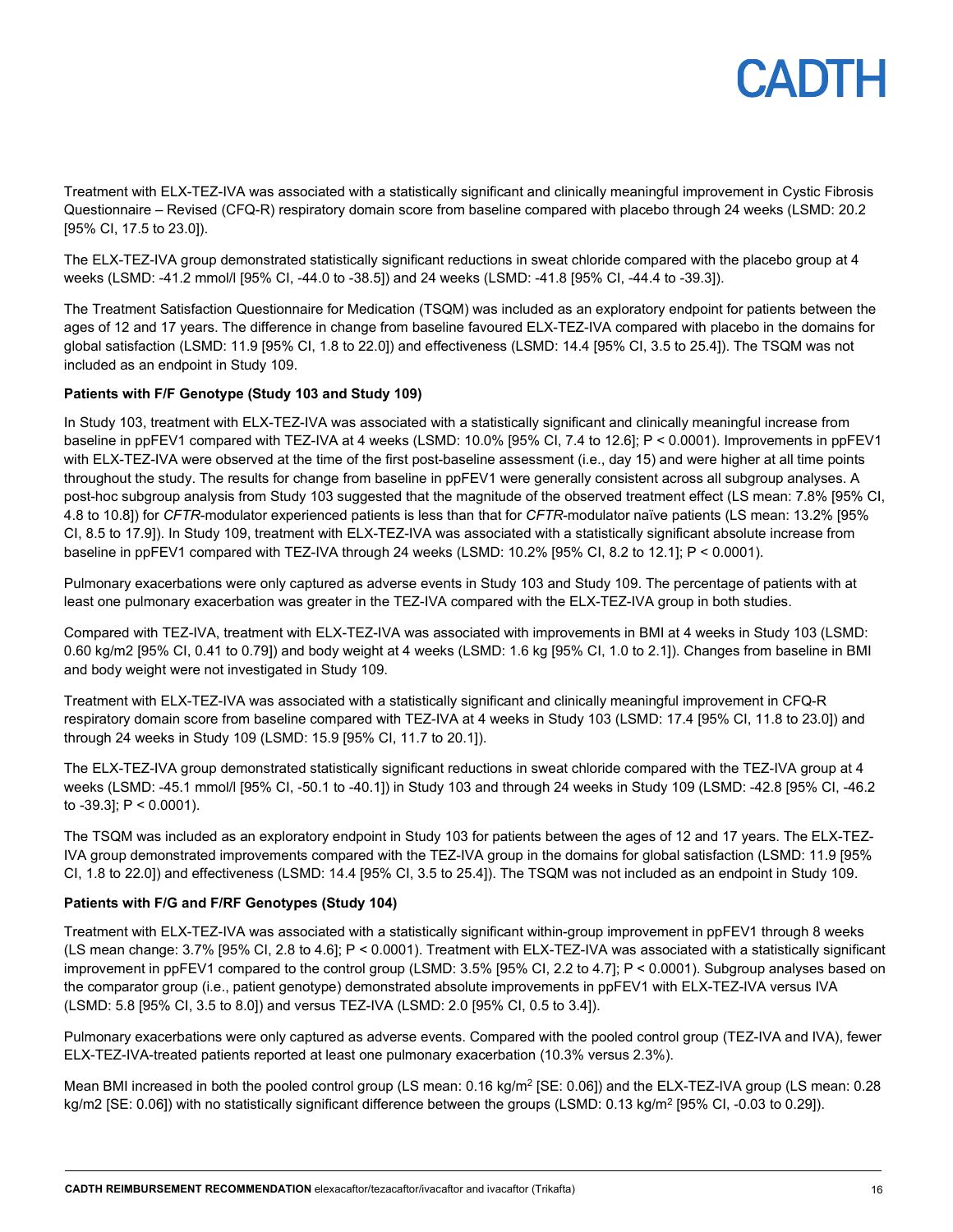The ELX-TEZ-IVA group demonstrated a statistically significant increase in CFQ-R respiratory domain score from baseline (LS mean within-group change: 10.3 [95% CI, 8.0 to 12.7]; P < 0.0001). Treatment with ELX-TEZ-IVA also resulted in an increase in CFQ-R respiratory domain score compared to the pooled TEZ-IVA and IVA control group (LSMD: 8.7 [95% CI, 5.3 to 12.1]; P < 0.0001). Subgroup analyses demonstrated similar effect sizes for ELX-TEZ-IVA compared with IVA in patients with an F/G genotype (LSMD: 8.9 [95% CI, 3.8 to 14.0]; P = 0.0008) and for ELX-TEZ-IVA compared with TEZ-IVA in patients with an F/RF genotype (LSMD: 8.5 [95% CI, 4.0 to 13.1]; P = 0.0003). No statistical analyses were performed for changes from baseline in the non-respiratory domains of the CFQ-R.

The ELX-TEZ-IVA group demonstrated a statistically significant decrease in sweat chloride from baseline (LS mean -22.3 mmol/l [95% CI: -24.5 to -20.2]; P < 0.0001). Treatment with ELX-TEZ-IVA also resulted in a decrease in sweat chloride from baseline compared to the pooled control group (LSMD: -23.1 mmol/l  $[95\%$  CI, -26.1 to -20.1]; P < 0.0001).

#### *Harms Results*

#### **Patients with F/MF Genotype (Study 102)**

The overall percentage of patients who experienced at least one adverse event was 96.0% in the placebo group and 93.1% in the ELX-TEZ-IVA group. The percentage of patients who experienced at least one serious adverse event (SAE) was 20.9% in the placebo group and 13.9% in ELX-TEZ-IVA. Pulmonary exacerbations were the most reported SAE and were more frequent in the placebo group compared with the ELX-TEZ-IVA group (16.4% versus 5.4%). There were few other SAEs that were reported for more than one patient in each treatment group. There were two withdrawals due to adverse events (WDAEs) reported in the ELX-TEZ-IVA group (1.0%) and none in the placebo group. The reasons for discontinuation from the ELX-TEZ-IVA group included portal hypertension (0.5.%) and rash (0.5%).

#### **Patients with F/F Genotype (Study 103 and 109)**

The overall percentage of patients who experienced at least one adverse event in Study 103 and Study 109 was 63.5% and 88.5% in the TEZ-IVA groups (respectively) compared with 58.2% and 92.0% in the ELX-TEZ-IVA groups (respectively). The percentage of patients who experienced at least one SAE was 15.9% in the TEZ-IVA group compared with 5.7% in the ELX-TEZ-IVA group of Study 109. The difference between the groups was due to a greater percentage of patients in the TEZ-IVA group who experienced a pulmonary exacerbation compared with the ELX-TEZ-IVA group (11.4% versus 1.1). SAEs were rare in the 4-week Study 103 and only reported for one patient in the TEZ-IVA group (pulmonary exacerbation) and two patients in the ELX-TEZ-IVA group (pulmonary exacerbation and rash) (1.9% versus 3.6%). There were no WDAEs reported in either the TEZ-IVA or ELX-TEZ-IVA groups in Study 103. In Study 109, WDAEs were reported for 2 patients (2.3%) in the TEZ-IVA group (compulsive disorder and psychotic disorder) and 1 patient (1.1%) in the ELX-TEZ-IVA group (anxiety and depression).

#### **Patients with F/G and F/RF Genotypes (Study 104)**

The overall percentage of patients who experienced at least one adverse event was 66.7% in the ELX-TEZ-IVA group and 65.9% in the control group. The percentage of patients who experienced at least one SAE was 8.7% in the control group compared with 3.8% in the ELX-TEZ-IVA group. The difference between the groups was due to a greater percentage of patients in the control group who experienced a pulmonary exacerbation that was classified as an SAE compared with the ELXTEZ-IVA group (5.6% versus 1.5%). There were two WDAEs from the control group (1.6%; pulmonary exacerbation, and anxiety and depression) and one in the ELX-TEZ-IVA group (0.8%; elevated alanine transaminase [ALT] and aspartate transaminase [AST] levels).

#### *Critical Appraisal*

Randomization was stratified based on relevant prognostic factors (i.e., age, sex, baseline ppFEV<sub>1</sub>, and prior *CFTR* modulator usage [in Study 104]). Baseline and demographic characteristics were generally well-balanced across the treatment groups in each of the included studies. Study treatments were administered in a double-blind manner with all groups issued the same number of tablets each day. The adverse event profile of ELX-TEZ-IVA and the comparators was unlikely to compromise blinding in any of the included trials. There were few patients who discontinued the trials (completion rate ranged from 96.8% to 100%), although the studies were relatively short in duration which may in part explain the high percentage of patients who completed. Adherence with the study treatments was reported to be over 99% across all treatment groups in the included trials. In accordance with the study protocols, the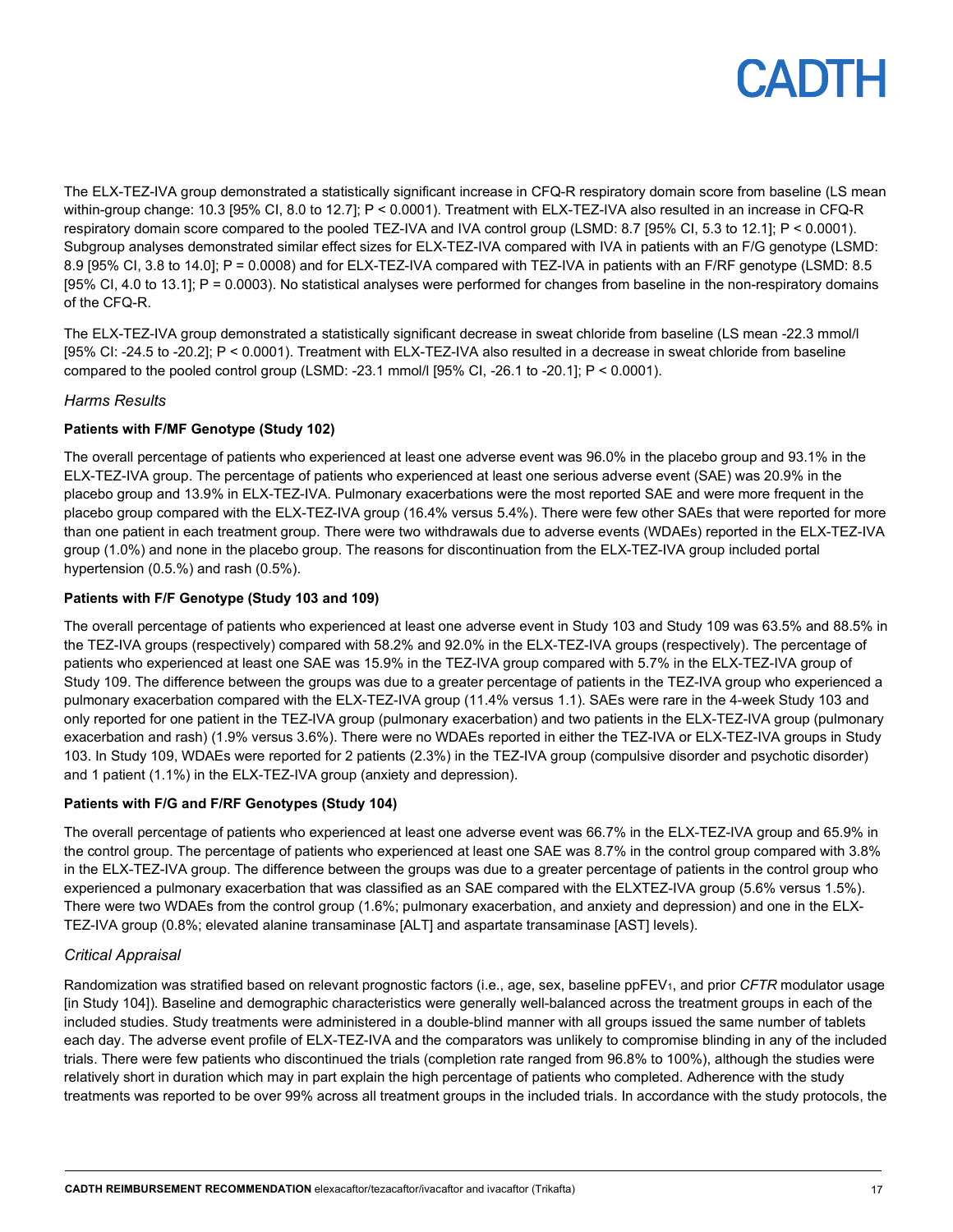# PADTH

use of concomitant medications remained stable throughout the treatment period for all treatment groups. The only exceptions were the lower usage of some antibiotics for pulmonary exacerbations in the ELX-TEZ-IVA group relative to the placebo group in Study 102 (this difference was attributable to the efficacy of ELX-TEZ-IVA for reducing pulmonary exacerbations relative to placebo). The primary and key secondary endpoints were analyzed with statistical testing procedures that controlled the type 1 error rate and all endpoints within the statistical testing hierarchies were statistically significant.

The diagnostic criteria used in Study 103 and Study 109 were consistent with Canadian clinical practice for identifying patients with CF who are homozygous for the F508del-*CFTR* mutation. The gating and residual function mutations that were used to select patients for inclusion in Study 104 were consistent with the approved indications for TEZ-IVA and IVA in Canada. There were no widely accepted criteria for defining minimal function mutations in the *CFTR* gene; therefore, the identification of patients with minimal function mutations in Study 102 relied on a novel approach designed by the sponsor (i.e., in vitro response to TEZ, IVA, or TEZ-IVA).<sup>5</sup> The clinical experts consulted by CADTH noted that terms 'residual function' and 'minimal function' are not currently used in Canadian clinical practice. Patients with CF with more severe lung disease (e.g.,  $ppFEV<sub>1</sub> < 40%$  at screening) or a normal  $ppFEV<sub>1</sub>$ at screening (≥ 90%) were excluded from the studies; therefore, the results of the included studies are primarily applicable to patients with moderate (i.e., FEV<sub>1</sub> 40% to 69%) to mild (i.e., FEV<sub>1</sub> 70% to 89%) lung disease. As patients with advanced lung disease are an important subgroup with a high level of unmet medical need, CADTH supplemented this review with additional evidence from observational studies to address this important gap in the RCT evidence.

Study 103, Study 104, and Study 109 included an open-label 4-week active-treatment period with TEZ-IVA or IVA prior to randomization. As such, these trials were essentially investigating switching to ELX-TEZ-IVA from either TEZ-IVA or IVA compared with remaining on TEZ-IVA for patients with an F/F or F/RF genotype or remaining on IVA for patients with an F/G genotype. As TEZ-IVA is not widely reimbursed in Canada, the switching design limits the generalizability of the studies directly to the Canadian setting. To address this potential gap in the evidence, the sponsor submitted indirect comparisons with CADTH to provide an estimate of ELX-TEZ-IVA versus placebo for those with an F/F or F/RF genotype.

#### Indirect Comparisons

#### **Patients Aged 6 to 11 Years**

#### *Description of studies*

The sponsor conducted a single indirect comparison for patients ages 6 to 11 with an F/F genotype to derive relative estimates of clinical efficacy for: ELX-TEZ-IVA versus lumacaftor/ivacaftor (LUM-IVA); ELX-TEZ-IVA versus placebo; and ELX-TEZ-IVA versus TEZ-IVA. TEZ-IVA is not currently approved by Health Canada or reimbursed by the Canadian public drug programs for use in patients aged 6 to 11 years. To conduct the primary indirect comparisons, the sponsor extracted 24-week individual patient data for those with an F/F genotype from the following studies:

. Additional sensitivity analyses were performed using 8-week data.

#### *Efficacy Results*

The sponsor reported the following indirect estimates of effect for ELX-TEZ-IVA compared with placebo for absolute change from baseline through 24 weeks:  $|$  for ppFEV1;  $|$  for LCI2.5;  $|$  for BMI z-score; and  $|$ ||| ||| || |||| for the CFQ-R respiratory domain. The sponsor reported the following indirect estimates of effect for ELX-TEZ-IVA compared with LUM-IVA for absolute change from baseline through 24 weeks: **For all analytic in the set of the set of** tor LCI2.5; end all the CFQ-R respiratory domain.

#### *Harms Results*

The indirect comparison filed by the sponsor did not include any comparisons for adverse events.

### Critical Appraisal

The primary limitation of the ITC was the difference in study design across the included studies

 $\| \cdot \|_{\infty}$  ) and the contract of the contract of the contract of the contract of the contract of the contract of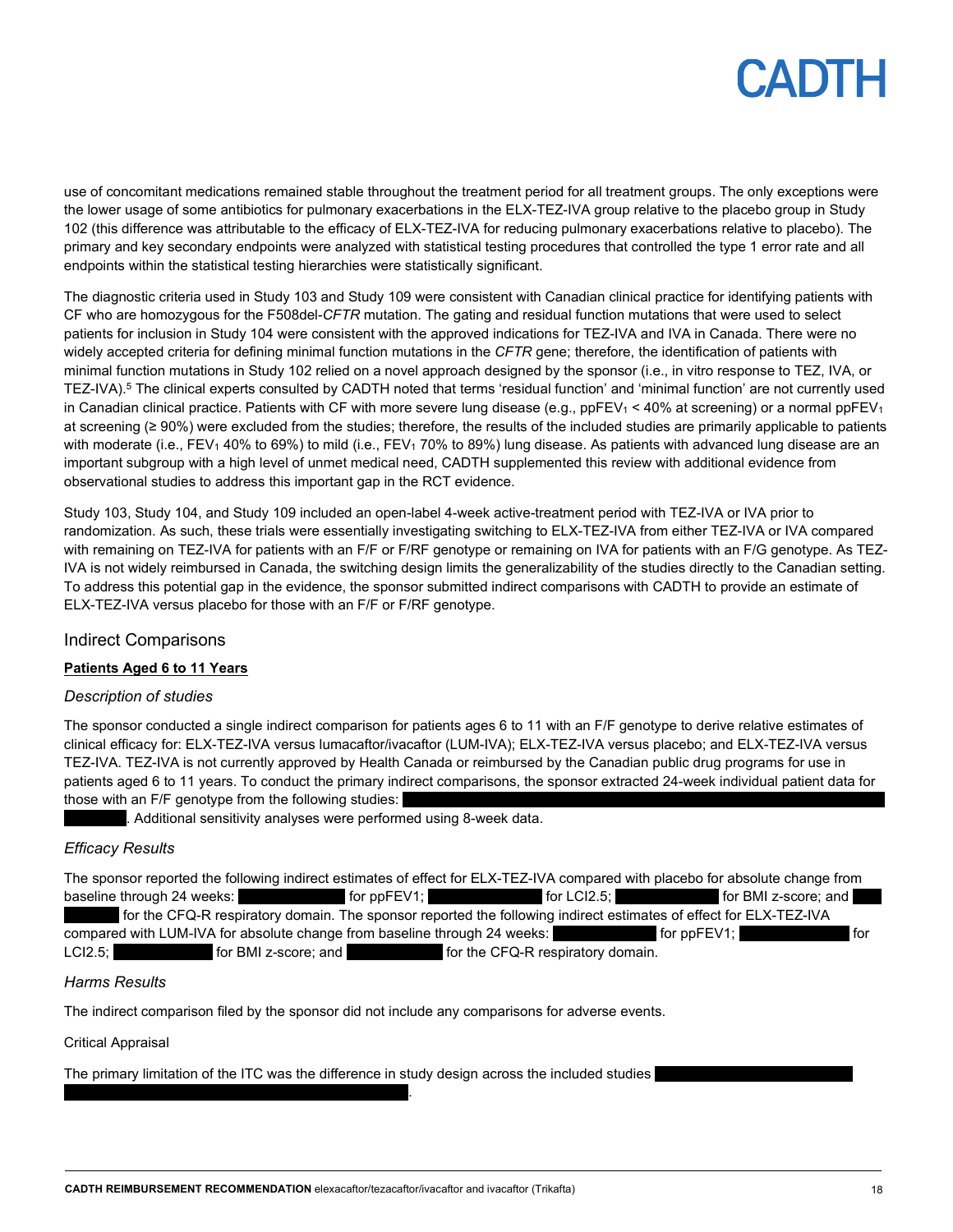#### **Patients Aged 12 Years and Older**

#### *Description of studies*

The sponsor conducted indirect comparisons to derive relative estimates of the clinical efficacy for ELX-TEZ-IVA compared to local standard of care in the F/F, F/RF and F/G populations, given the absence of RCTs. Although head-to-head trials were conducted for ELX-TEZ-IVA versus TEZ-IVA (for patients with F/F or F/RF genotypes) and IVA (for patients with an F/G genotype), the sponsor conducted indirect comparisons to derive estimates of effect for: (1) ELX-TEZ-IVA versus lumacaftor/ivacaftor (LUM-IVA) for patients with an F/F genotype; and (2) ELX-TEZ-IVA versus placebo for those an F/F, F/G, or F/RF genotype. A literature search conducted by CADTH did not identify any additional published indirect comparisons that included the patients, interventions, and outcomes identified in the protocol for CADTH's review of ELX-TEZ-IVA.

All the sponsor's indirect comparisons were conducted using Bucher's method for continuous endpoints. The sponsor stated that Bucher's method was considered the most appropriate approach for these indirect comparisons because of the 4-week activetreatment run-in periods in the ELX-TEZ-IVA trials. As the studies for TEZ-IVA, LUM-IVA, and IVA all enrolled patients who were naïve to *CFTR*-modulator treatment, the baselines were not considered to be sufficiently comparable to the ELX-TEZ-IVA studies to conduct an individual patient data meta-analysis.

#### *Efficacy Results*

For patients with an F/F genotype, indirect comparisons were performed for (1) ELX-TEZ-IVA versus placebo; and (2) ELX-TEZ-IVA versus LUM-IVA. The direct evidence for ELX-TEZ-IVA versus TEZ-IVA was from Study 104, the direct estimate for TEZ-IVA versus placebo was from the EVOLVE trial; and the direct estimate for LUM-IVA versus placebo was derived from a meta-analysis of the TRAFFIC and TRANSPORT trials. The sponsor reported the following indirect estimates of effect for ELX-TEZ-IVA compared with placebo for absolute change from baseline through 24 weeks:  $\blacksquare$  for ppFEV<sub>1</sub>; for ppFEV<sub>1</sub>; for BMI; and for the CFQ-R respiratory domain.

For patients with an F/G genotype, indirect comparisons were performed for ELX-TEZ-IVA versus placebo. The direct evidence for ELX-TEZ-IVA versus IVA was derived from a subgroup analysis of Study 104 and the estimates for IVA versus placebo were derived from a meta-analysis of subgroup data from three studies STRIVE, KONNECTION, and KONDUCT. The sponsor reported the following indirect estimates of effect for ELX-TEZ-IVA compared with placebo for absolute change from baseline through 8 weeks: for ppFEV<sub>1</sub>; https://limitation.com/integratory/integratory.com/integratory/integratory/integratory/integratory/integratory/integratory/integratory/integratory/integratory/integratory/integratory/integratory/integratory/i

For patients with an F/RF genotype, indirect comparisons were performed for ELX-TEZ-IVA versus placebo. The direct evidence for ELX-TEZ-IVA versus TEZ-IVA was derived from a subgroup analysis of Study 104 and the estimates for TEZ-IVA versus placebo were from the EXPAND trial. The sponsor reported the following indirect estimates of effect for ELX-TEZ-IVA compared with placebo for absolute change from baseline through 8 weeks:  $\blacksquare$  for ppFEV<sub>1</sub>;  $\blacksquare$  for BMI; and for the CFQ-R respiratory domain.

#### *Harms Results*

The indirect comparison filed by the sponsor did not include any comparisons for adverse events.

#### *Critical Appraisal*

The primary limitation of the indirect comparisons was the difference in study design across the included studies. The ELX-TEZ-IVA studies (i.e., Study 104 and Study 109) included the open-label 4-week active-treatment period with TEZ-IVA or IVA prior to randomization. None of the other trials used in the indirect comparisons had a similar run-in period; therefore, the study designs, baseline values, and the endpoint values for the common comparator were different. As both the ELX-TEZ-IVA and the comparator groups of Study 104 and Study 109 received 4 weeks of treatment with a *CFTR* modulator, the direction of any potential bias associated with the run-in period is uncertain.

#### Other Relevant Evidence

CADTH also reviewed additional studies that did not meet the eligibility criteria of the systematic review but may address important gaps in the evidence from the pivotal and supportive randomized controlled trials (RCTs). These included 2 long-term extension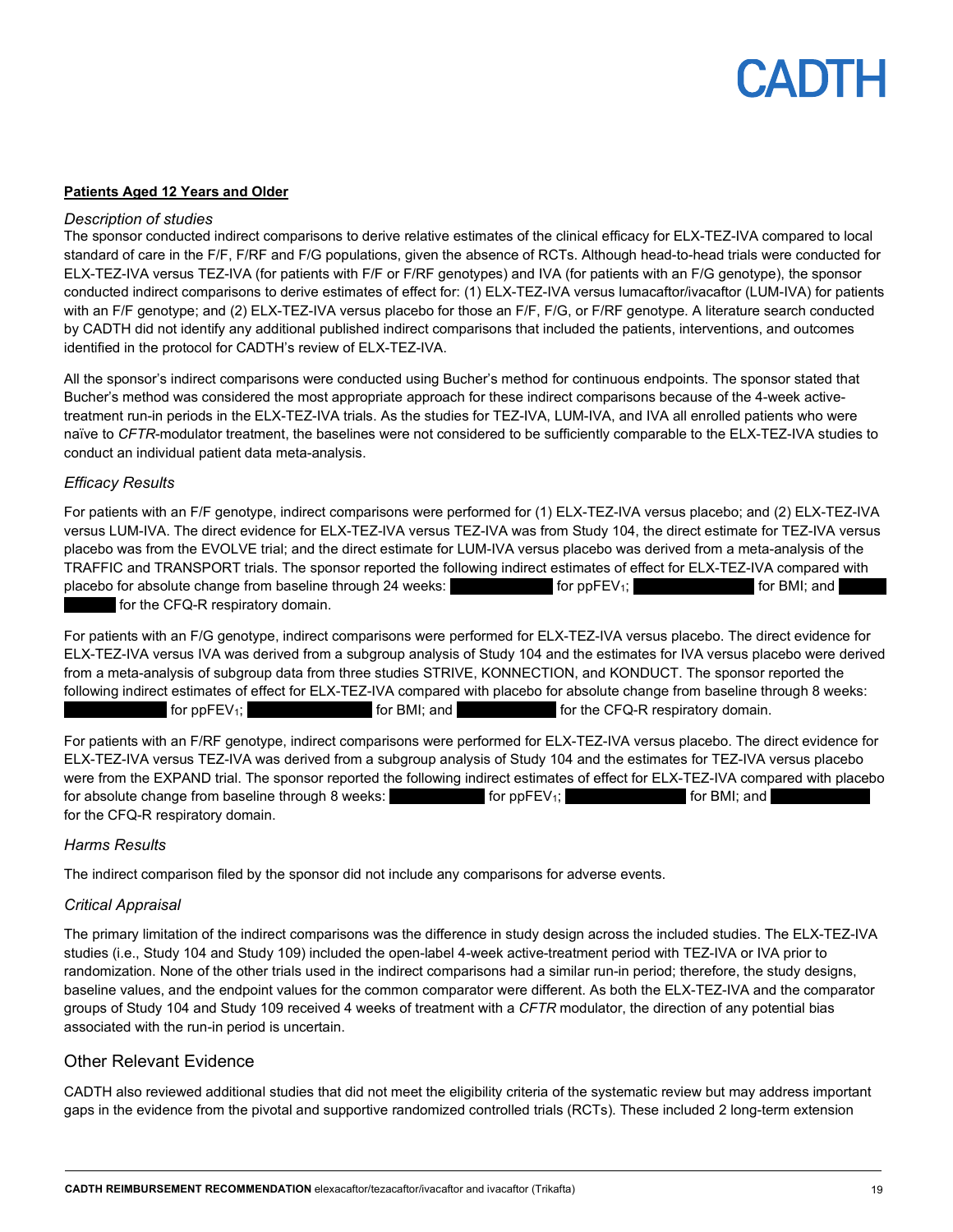phase studies (Study 107 and Study 105), two indirect comparisons submitted by the sponsor, two observational studies that evaluated the use of ELX-TEZ-IVA in patients with advanced lung disease, one study that modelled the potential impact of ELX-TEZ-IVA on CF-related morbidity and mortality, and 3 observational studies that included a subset of patients with normal lung function at the time of initiating treatment with ELX-TEZ-IVA.

#### *Long-term extension studies*

#### **Patients Aged 6 to 11 Years**

Study 107 is an ongoing, multicenter open-label extension study that enrolled patients who completed Study 106, i.e., children with CF who are 6 years of age and older and are either an F/F genotype or F/MF genotypes. Two participants discontinued study drug before Week 24 of Study 106 and did not enter Study 107. Interim results were reported after all patients (n=64) had completed the 24-week visit.

#### **Efficacy Results**

Treatment resulted in improvements in all measures consistent with Study 106. Compared to baseline values of Study 106, ELX-TEX-IVA treatment improved ppFEV<sub>1</sub> (9.5 percentage points; SE 1.3), sweat chloride concentration (−64.7 mmol/L; SE 1.7), CFQ-R respiratory domain score (12.9 points; SE 1.2), BMI (1.27 kg/m<sup>2</sup>; SE 0.15), BMI z score (0.34; SE 0.06), and lung clearance index<sub>2.5</sub> (−1.91; SE 0.18) at the extension study Week 24 interim analysis. Overall, in the 24-week pivotal study and through Week 24 interim analysis of the OLE study, 5 children (7.6%) had protocol-defined pulmonary exacerbations, with an observed annual rate of pulmonary exacerbations of 0.07. There were no CF-related hospitalizations in either the pivotal study or through Week 24 interim analysis of the OLE study.

#### **Harms Results**

Most patients (79.7%) reported adverse events that were either mild (51.6%) or moderate (28.1%) in severity. The most common adverse events were upper respiratory tract infection (14.1%), headache (10.9%), and vomiting (10.9%). There were no discontinuations through the Week 24 interim analysis.

#### **Critical Appraisal**

Study 107 is an extension of Study 106 which has been critically appraised earlier. The findings from this interim analysis were retrieved from a poster presentation at the North American Cystic Fibrosis Conference and no further details were provided by the sponsor; therefore, CADTH could not fully critically appraise this study at the time of this review. Two patients discontinued study drug before week 24 and did not enter the OLE study but there is no explanation for this. Issues with the generalizability of these data are the same as for the parent double-blind study.

#### **Patients Aged 12 Years and Older**

Study 105 is an ongoing, open-label uncontrolled trial that enrolled patients who had completed Study 102 or 103 (i.e., patients with either an F/MF or an F/F genotype). Interim results were reported for 24 weeks of follow-up for Study 102 patients and 36 weeks for Study 103 patients (data cut-off October 2019). Results from the Week 96 interim analysis were presented at North American Cystic Fibrosis Conference. A total of 506 patients were enrolled in the extension study (n = 400 from Study 102 and n = 107 from Study 102) and 42 participants prematurely discontinued treatment before the Week 96 visit (reasons include adverse events (n = 8), pregnancy (n = 6), refused further dosing (n = 9), commercial drug availability (n = 12), and other reasons (n = 7).

#### **Efficacy Results**

Among patients previously enrolled in Study 102, the absolute change from baseline to week 24 in ppFEV<sub>1</sub> was similar for patients who switched from placebo to ELX-TEZ-IVA (14.9% [95% CI, 13.5 to 16.3) and for those who remained on ELX-TEZ-IVA (14.3% [95% CI 12.9% to 15.7%]) during the extension study. Patients previously enrolled in Study 103 reported an absolute change from baseline to week 36 in ppFEV<sub>1</sub> of 12.8% (95% CI, 10.1 to 15.4) and 11.9% (95% CI, 9.3 to 14.5) during the extension study, for patients previously treated with TEZ-IVA and ELX-TEZ-IVA, respectively.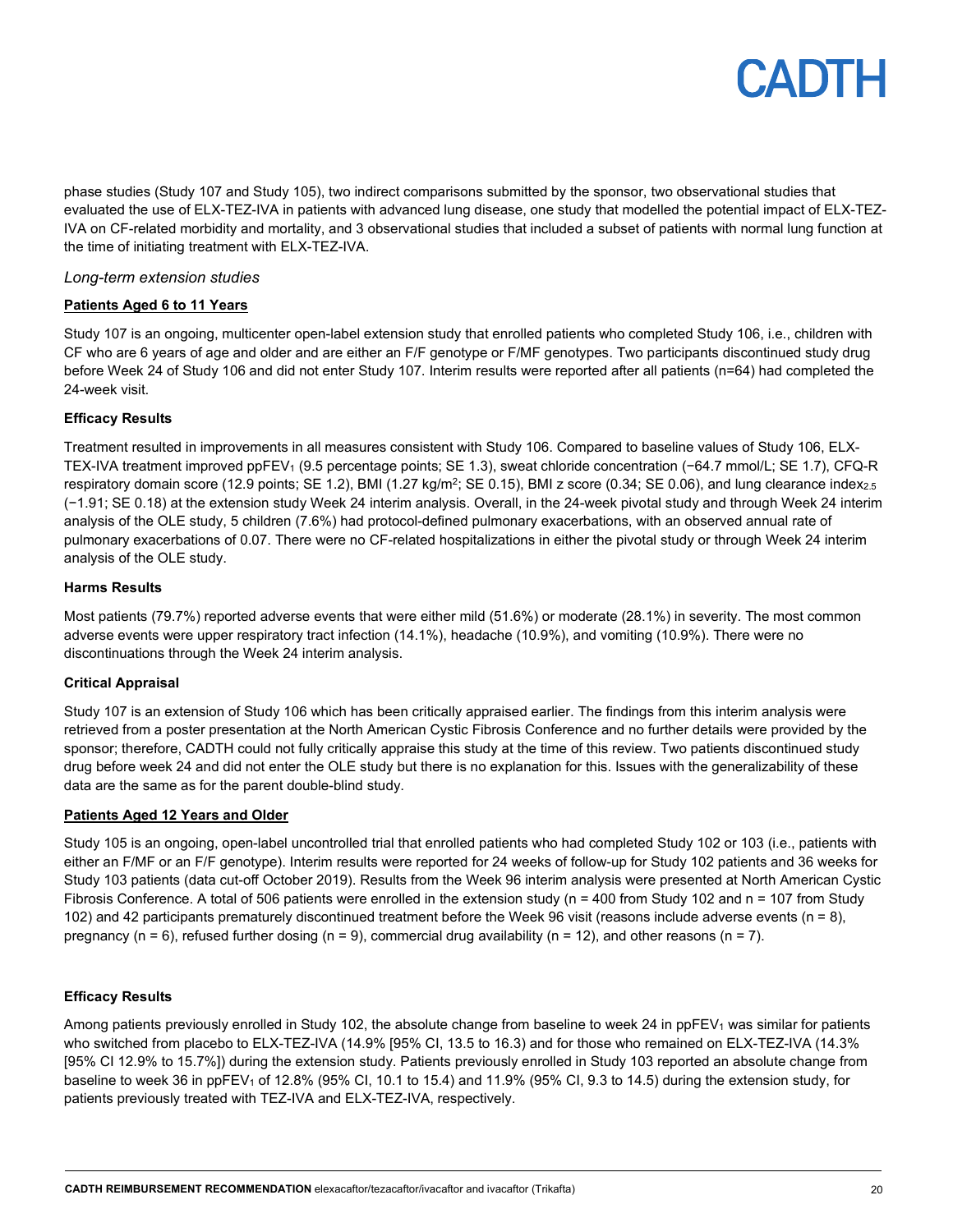During treatment with ELX-TEZ-IVA, the annual event rate for pulmonary exacerbations was 0.27 (95% CI, 0.19 to 0.39) for those previously treated with placebo and 0.32 (95% CI, 0.24 to 0.44) for those previously treated with ELX-TEZ-IVA in Study 102, and 0.30 (95% CI, 0.20 to 0.45) for those previously enrolled in Study 103.

The LS mean change from baseline to week 24 for the CFQ-R respiratory domain was 19.2 (95% CI, 16.7 to 21.7) for those switched from placebo to ELX-TEZ-IVA (Study 102), and 20.1 (95% CI, 17.6 to 22.6) for those who received ongoing ELX-TEZ-IVA treatment. The LS mean change was 13.8 (95% CI, 8.9 to 18.8) and 14.3 (95% CI, 9.5 to 19.2) for patients from Study 103, respectively, who were switched from TEZ-IVA to ELX-TEZ-IVA, and those treated with ELX-TEZ-IVA in both study periods.

The absolute change in BMI from baseline to week 24 (Study 102) or week 36 (Study 103) ranged from LS mean of 1.2 kg/m<sup>2</sup> to 1.3 kg/m<sup>2</sup>. The change from baseline in BMI z-score was reported for patients who were 20 years of age or younger at the start of the parent studies. The point estimate for the LS mean change from baseline in z-scores ranged from 0.30 to 0.43 across the different treatment populations.

Among patients previously enrolled in Study 102, the absolute change from week 24 to week 96 in the ppFEV<sub>1</sub> was similar for patients who switched from placebo to ELX-TEZ-IVA (absolute change 15.2%; 95% CI, 13.6 to 16.7) and for those who remained on ELX-TEZ-IVA (absolute change 14.3%; 95% CI, 12.7 to 15.8) during the extension study. Patients previously enrolled in Study 103 reported an absolute change from week 4 to week 96 in the ppFEV<sub>1</sub> of 12.4% (95% CI, 9.6 to 15.1) and 11.5% (95% CI, 8.8 to 14.2) during the extension study, for patients previously treated with TEZ-IVA and ELX-TEZ-IVA, respectively.

The estimated mean pulmonary exacerbation rate per 48 weeks for participants with F/MF genotypes was 0.21 (95% CI, 0.17 to 0.26) for the 96-week interim analysis compared with 0.98 in the placebo group of the F/MF parent study. The estimated mean pulmonary exacerbation rate (95% CI) per 48 weeks for participants with the F/F genotype was 0.21 (0.14, 0.30) for the 96-week interim analysis. Because part of this OLE study overlapped with the SARS-CoV-2 pandemic, restrictions on social interactions likely contributed to reductions in pulmonary exacerbation for patients with CF.

For patients previously enrolled in Study 102, the absolute change from Week 24 to extension period week 96 in the CFQ-R respiratory domain was 20.1 points (95% CI, 17.5 to 22.6) for those switched from placebo to ELX-TEZ-IVA, and 21.7 points (95% CI, 19.1 to 24.1) for those who received ongoing ELX-TEZ-IVA treatment. The absolute change was 15.6 points (95% CI, 11.0 to 20.1) and 18.0 points (95% CI, 13.6 to 22.5) for patients from Study 103, respectively, who were switched from TEZ-IVA to ELX-TEZ-IVA, and those treated with ELX-TEZ-IVA in both study periods. The absolute change in BMI from week 24 (Study 102) or week 4 (Study 103) to Week 96 ranged from 1.3 kg/m<sup>2</sup> to 1.9 kg/m<sup>2</sup>. The absolute change in sweat chloride concentration from week 24 (study 102) or week 4 (study 103) to week 96 ranged from -45.8 mmol/L to -49.7 mmol/L in patients previously enrolled in Study 102 or 103.

#### **Harms Results**

Most patients (93%) reported at least one adverse event during the extension study. The most reported adverse events were infective pulmonary exacerbation of CF (25%), cough (23%), oropharyngeal pain (15%) and nasopharyngitis (14%). Seven patients (1.4%) stopped treatment due to adverse events and 80 patients (16%) experienced at least one serious adverse event.

Most patients (98%) reported at least one adverse event during the extension study (586 events/100 PY). The most reported events were infective pulmonary exacerbation of CF (38%), cough (36%), oropharyngeal pain (26%), headache (25%) and nasopharyngitis (23%). Eleven patients (2.2%) stopped treatment due to adverse events, 126 patients (25%) experienced a serious adverse event and grade 3 or 4 adverse events were reported by 84 (17%).

#### **Critical Appraisal**

Study 105 is an ongoing, uncontrolled, open-label trial that enrolled patients who had completed Study 102 or Study 103. As this was an unblinded study, patient's expectations of treatment could potentially have biased the reporting of subjective outcomes, such as respiratory symptoms (as measured by the CFQ-R), or harms. Extension studies are often limited by selection bias, as only patients who are tolerant to treatment and complete the parent studies are eligible to enroll. For Study 105 the risk of selection bias may be low given that only 7 patients (1.4%) out of the 513 randomized in the parent studies, were not enrolled or treated in the extension study. During the first 24 weeks of follow-up, discontinuation of treatment was also low (9 patients, 1.8%), however the frequency of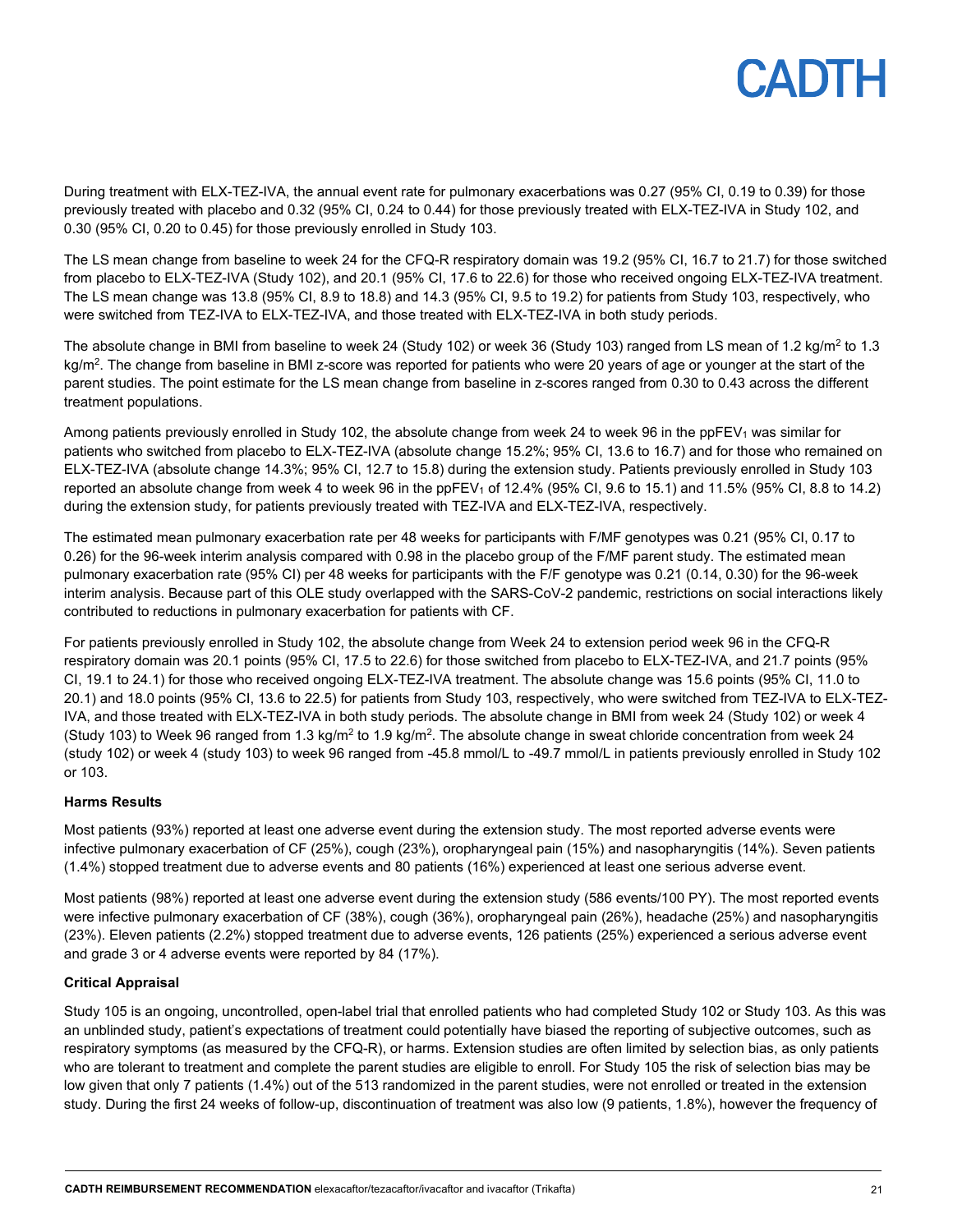missing data was higher for some outcomes relative to others. Issues with the generalizability of these data are the same as for the parent double-blind studies. The findings from the Week 96 OLE interim analysis were retrieved from a poster presentation at the North American Cystic Fibrosis Conference and no further details were provided by the sponsor.

#### *Observational Studies in Patients with Advanced Lung Disease*

Two observational studies provided short-term data on the efficacy and safety of ELX-TEZ-IVA in patients with CF and who had advanced pulmonary disease (ppFEV<sub>1</sub> <40% or under evaluation for lung transplantation). All patients had at least one F508del *CFTR* mutation.

#### **Irish Cohort (Adults)**

The retrospective chart review by O'Shea et al. (2021) reported data for 14 patients who were followed for a mean duration of 4.9 months after starting ELX-TEZ-IVA. The mean age of patients was 34.4 years (range 19 to 46 years). Statistically significant improvements were reported for: mean ppFEV<sub>1</sub> (increased from 27% [SD 7.3] at baseline to 36% [SD 16.5] after a mean follow-up of 26 days); mean BMI (increased from 20.7 kg/m<sup>2</sup> [SD 3.6] to 22.1 kg/m<sup>2</sup> [SD 3.4]]) and mean sweat chloride (reduced from 105 mmol/L [SD 15] to 54 mmol/L [SD 23]) after an average of 62 days of follow-up. The rate of infective pulmonary exacerbations requiring hospitalization was 0.28 events per month (SD 0.17) in the 12 months prior to ELX-TEZ-IVA, and 0.04 events per month (SD 0.07) during the 4.9 month follow up period  $(P < 0.001)$ .

#### **French Cohort (Adolescents and Adults)**

The prospective cohort study by Burgel et al. (2021) reported data for 245 patients who were followed for a median of 84 days after initiating treatment with ELX-TEZ-IVA. The median age of patients treated was 31 years (IQR 24 to 38), of which 17 were adolescents (7%). The mean change from baseline in the ppFEV<sub>1</sub> was 15.1% (95% Cl, 13.8 to 16.4) and the change from baseline in weight was 4.2 kg (95% CI, 3.9 to 4.6), based on pooled data from 1- and 3-month assessments. The authors reported statistically significant reductions in the percentage of patients receiving long-term oxygen (43% at baseline versus 23% at 3 months), noninvasive ventilation (28% at baseline versus 20% at 3 months); and enteral tube feeding (18% at baseline versus 10% at 3 months). Data were missing for 31% of patients at the 3-month visits with no imputation in the analyses. Prior to the initiation of ELX-TEZ-IVA, 16 patients were waiting for a lung transplant and 37 were under consideration for inclusion as transplant candidates in the next three months (total of 53 patients; 22%). At the end of follow up, 5 patients (2%) were on the transplant list or being considered for transplant, 2 patients had received a transplant (0.8%), and 1 patient died while waiting for transplant (0.4%).

#### **Critical Appraisal**

The two observational studies provided descriptive data on the effects of ELX-TEZ-IVA in CF patients with advanced lung disease. The short-term results showed acute increases in  $ppFEV<sub>1</sub>$  and weight that were comparable to those observed in the clinical trials; but should be interpreted with caution given the limitations of the open-label, uncontrolled, observational study designs, and the small sample size for the Irish cohort (N= 14). Both studies had a limited follow-up duration, and the monitoring and reporting of patient outcomes were impacted by the COVID-19 pandemic and lockdown measures. The large amount of missing data for some outcomes makes it challenging to interpret and generalize the results of these studies.

#### *Observational Studies in Patients with Normal Lung Function*

#### **Interim Analysis from HELIO Study**

HELIO is an ongoing multi-center, prospective, observational study conducted in the United States to evaluate the clinical effectiveness of ELX-TEZ-IVA in a real-world setting (N = approximately 200). The study will compare data from a 12-month period before initiating treatment with ELX-TEZ-IVA with data after 16 months of treatment with ELX-TEZ-IVA. At the time of the interim analysis, there were data available from with ppFEV1 greater than 90% at the time of enrolment. The sponsor reported that this subgroup of patients had a mean baseline ppFEV1 of before starting treatment and a mean ppFEV1 of after an average |||| months of treatment. No interim data were reported for change from baseline in BMI and BMI z-score, pulmonary exacerbations, pulmonary exacerbations requiring IV antibiotics, or pulmonary exacerbations requiring hospitalization, although these were prespecified endpoints in the HELIO study.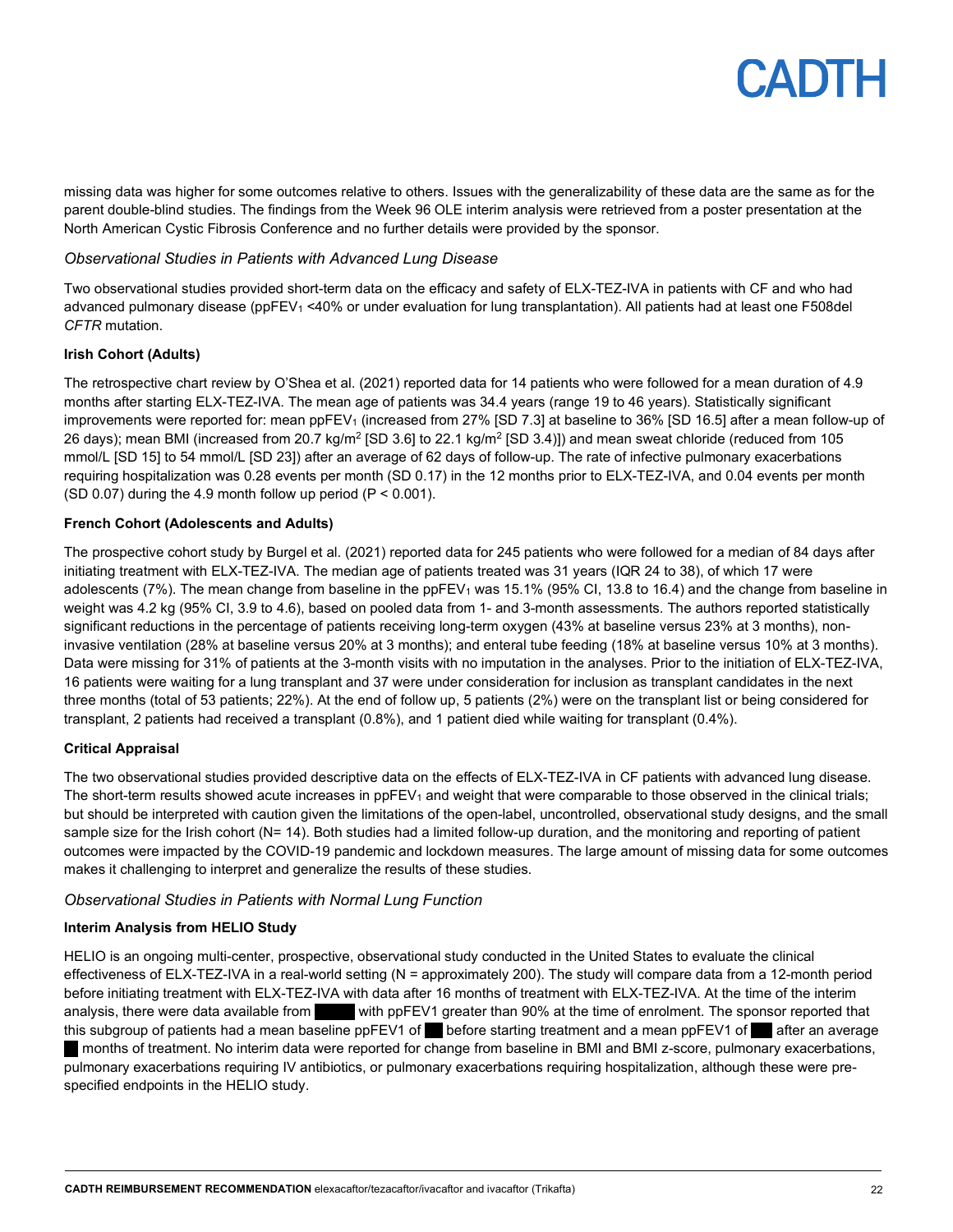#### **United States Cystic Fibrosis Foundation Patient Registry**

The sponsor provided an unpublished analysis from the United States Cystic Fibrosis Foundation Patient Registry (CFFPR). Individuals who met the following criteria were included in the analysis: (1) had a CFFPR record of initiating treatment with ELX-TEZ-IVA between 21 October 2019 and 31 December 2019; (2) were at least 12 years of age on the date of initiating treatment with ELX-TEZ-IVA; (3) had an F/MF or F/F genotype (4) had a ppFEV1 assessment available both within 90 days before and any time after ELX-TEZ-IVA initiation through 15 March 2020 (cut-off date); and (5) the last ppFEV1 measurement before ELX-TEZ-IVA initiation (baseline) was greater than 90%. There were  $\blacksquare$  F/MF and  $\blacksquare$  F/F patients who met the inclusion criteria. The mean age of patients in the F/MF and F/F subgroups were and stress respectively. Among F/F patients patients (seeper exposed to a *CFTR* modulator prior to initiation of ELX-TEZ-IVA. Among F/MF patients | patients (||||) had previously been exposed to a *CFTR* modulator prior to ELX-TEZ-IVA initiation. The mean baseline ppFEV1 values for patients in the F/MF and F/F sub-groups were and ||, respectively. The mean change in ppFEV1 from baseline in the F/MF and F/F sub-group of patients with a baseline ppFEV1 > 90% were and , respectively. Similar to the HELIO study, no statistical analyses were reported and no other endpoints.

#### **PROMISE Study**

The PROMISE study is an ongoing prospective observational study to understand the effects of ELX-TEZ-IVA in clinical use in the USA. The study is sponsored by CF Foundation, and programmatic funding was provided by the National Institutes of Health. Patients were included if they met the following criteria: (1) participants were ≥12 years of age, (2) had at least one copy of F508del, and (3) the intent to initiate ELX-TEZ-IVAIVA by the participant's physician. Due to restrictions during the pandemic, the timeframe to complete the pre-planned 6-month assessment was extended, and results were reported. Additional 18 and 30-month study visits are planned. The average age of patients in the interim dataset meeting the inclusion and exclusion criteria ( $N = 487$ ) was 25.1 years. Almost half the patients were F/F (48.5%), and 26.7% (n = 130) of patients had a baseline ppFEV<sub>1</sub> of < 65% and 40.2% (n = 196) had a baseline ppFEV<sub>1</sub> ≥90%. For patients who completed the 6-month visit (n = 356) and for the subgroup of patients with  $ppFEV_1 > 90%$  (n = 148), the mean change in  $ppFEV_1$  from baseline was 9.8 points and 6.5 points respectively. The mean change in sweat chloride concentration from baseline for patients who completed the 6-month visit (n = 383) and for the subgroup of patients with ppFEV1 > 90% (n = 158), was -41.7 mmol/L and -39.7 mmol/L respectively. The mean change in CFQ-R respiratory domain scores for patients who completed the 6-month visit (n = 302) and for the subgroup of patients with ppFEV1 > 90% (n = 120), was 20.4 points and 15.7 points respectively. The mean change in BMI for adult patients who completed the 6-month visit (n = 326) and for the subgroup of patients with ppFEV1 > 90% (n = 76), was 1.2 kg/m<sup>2</sup> and 0.8 kg/m<sup>2</sup> respectively. The mean change in BMI zscore for pediatric patients who completed the 6-month visit ( $n = 139$ ) and for the subgroup of patients with ppFEV1 >90% ( $n = 93$ ), was 0.3 and 0.3 respectively.

#### *Simulation Study for Morbidity and Mortality*

Stanojevic et al. (2020) used a microsimulation model to estimate the impact of treatment with ELX-TEZ-IVA in eligible patients in Canada. The model forecasted an increase in median survival and a reduction in pulmonary exacerbations with the introduction of ELX-TEZ-IVA. The outcomes from these simulations are contingent on the validity of several assumptions that were required to build the model and extrapolate the impacts out to 10 years. There is uncertainty in the extrapolation of short-term effects of ELX-TEZ-IVA in a subset of patients with CF, to the broader population in the longer-term, and in the generalizability of observational data with IVA on the rate of decline in ppFEV<sub>1</sub> to patients treated with ELX-TEZ-IVA. Moreover, the model likely overestimates the proportion of CF patients who may receive ELX-TEZ-IVA and impact of treatment on pulmonary exacerbations.

### **Economic Evidence**

#### Cost and Cost-Effectiveness

| <b>Component</b>       | <b>Description</b>    |
|------------------------|-----------------------|
| Type of                | Cost-utility analysis |
| economic<br>evaluation | Microsimulation       |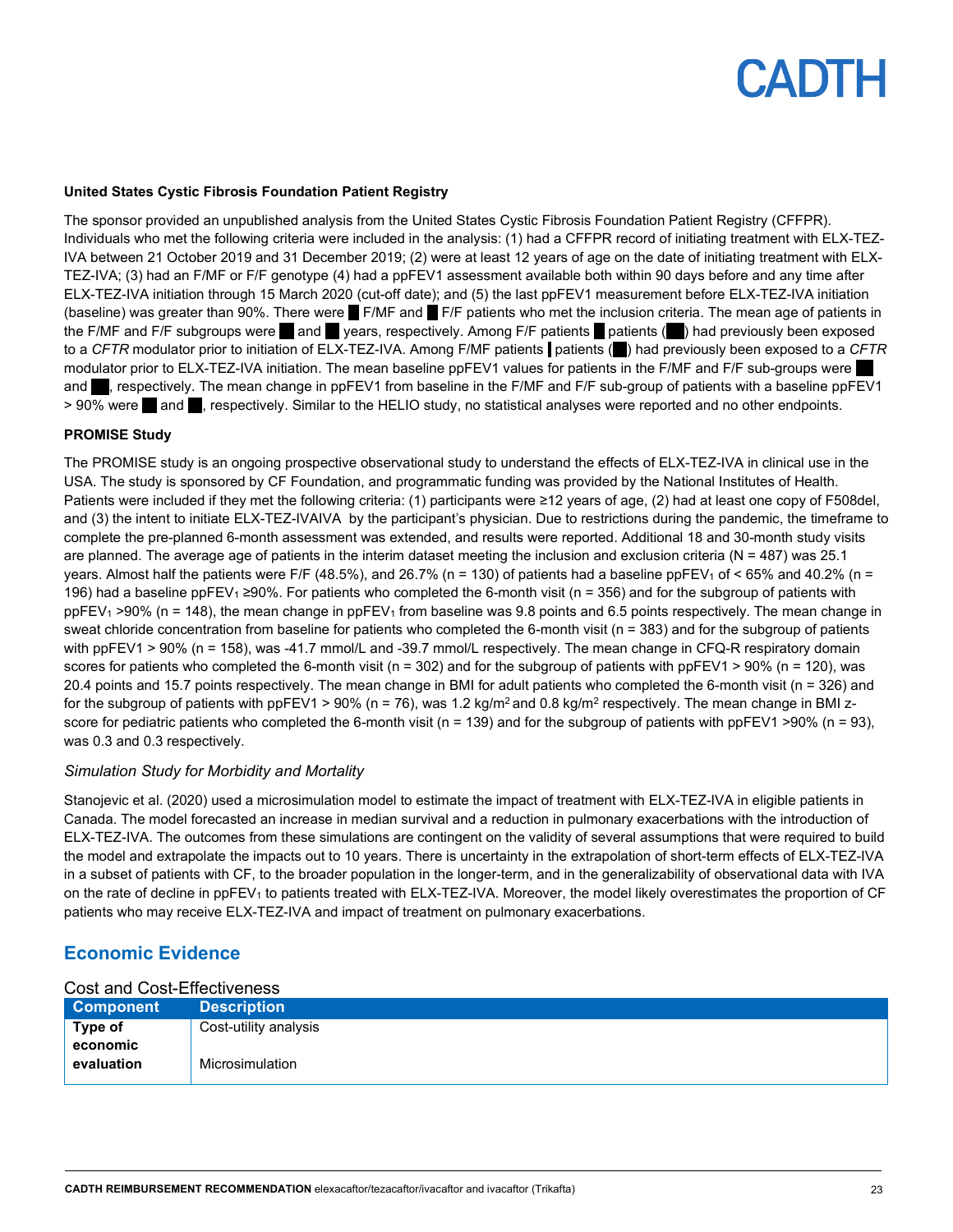| <b>Component</b>       | <b>Description</b>                                                                                                                                                                                                                                                                                                                                                                                                                                                                             |
|------------------------|------------------------------------------------------------------------------------------------------------------------------------------------------------------------------------------------------------------------------------------------------------------------------------------------------------------------------------------------------------------------------------------------------------------------------------------------------------------------------------------------|
| <b>Target</b>          | Patients with CF aged 6 years and older who have at least one F508del mutation in the CFTR gene,                                                                                                                                                                                                                                                                                                                                                                                               |
| population             | represented by the following four genotypes considered in separate analyses:                                                                                                                                                                                                                                                                                                                                                                                                                   |
|                        | 1. F/F genotype                                                                                                                                                                                                                                                                                                                                                                                                                                                                                |
|                        | 2. F/MF genotype                                                                                                                                                                                                                                                                                                                                                                                                                                                                               |
|                        | 3. F/RF genotype                                                                                                                                                                                                                                                                                                                                                                                                                                                                               |
|                        | 4. F/G genotype (including F/R117H)                                                                                                                                                                                                                                                                                                                                                                                                                                                            |
| <b>Treatment</b>       | ELX-TEZ-IVA, with background best supportive care (BSC)                                                                                                                                                                                                                                                                                                                                                                                                                                        |
| Submitted price        | ELX-TEZ-IVA (Trikafta), 100 mg/ 50 mg/ 75 mg and ivacaftor 150 mg tablets, or 50 mg/ 25 mg/ 37.5 mg and                                                                                                                                                                                                                                                                                                                                                                                        |
|                        | ivacaftor 75 mg tablets: \$840 per daily dose                                                                                                                                                                                                                                                                                                                                                                                                                                                  |
| <b>Annual cost</b>     | At the recommended dose of 2 tablets of ELX-TEZ-IVA taken in the morning and 1 tablet of IVA taken in the                                                                                                                                                                                                                                                                                                                                                                                      |
|                        | evening, the annual cost is \$306,810 per patient, regardless of strength                                                                                                                                                                                                                                                                                                                                                                                                                      |
| <b>Comparators</b>     | • BSC for all genotypes, consisting of recommended medications (such as mucolytics, inhaled and oral<br>antibiotics, inhaled hypertonic saline, nutritional supplements, enteral tube feeding, pancreatic enzymes,<br>antifungal agents, and corticosteroids) and physiotherapy.                                                                                                                                                                                                               |
|                        | LUM-IVA in patients with an F/F genotype, in combination with BSC                                                                                                                                                                                                                                                                                                                                                                                                                              |
|                        | IVA in patients with an F/G genotype or F/R117H genotype, in combination with BSC                                                                                                                                                                                                                                                                                                                                                                                                              |
| Perspective            | Canadian publicly funded health care payer                                                                                                                                                                                                                                                                                                                                                                                                                                                     |
| <b>Outcomes</b>        | QALYs, LYs                                                                                                                                                                                                                                                                                                                                                                                                                                                                                     |
| <b>Time horizon</b>    | Lifetime (approximately 92 years)                                                                                                                                                                                                                                                                                                                                                                                                                                                              |
| Key data source        | Baseline patient characteristics were derived for each genotype separately from a number of trials of<br>$\bullet$<br>CFTR modulators in these populations.                                                                                                                                                                                                                                                                                                                                    |
|                        | Baseline mortality hazard was estimated based on an age-specific mortality from a CF population survival<br>curve derived from the literature. This survival was adjusted for changes in clinical characteristics using a<br>Cox proportional hazards model.                                                                                                                                                                                                                                   |
|                        | The sponsor commissioned an indirect treatment comparison to inform placebo-adjusted estimates for<br>acute change in ppFEV1 and mean change in weight-for-age z-score in the F/F population for patients on<br>CFTR modulators. Data for the F/MF population were based on Study 116, while the data for the F/RF<br>and F/G populations were extrapolated from trial data for the 12 and older population. Patients on BSC<br>were assumed to not experience any increase in either outcome. |
|                        | Impact of treatment on long-term reduction in ppFEV1 decline was based on non-comparative literature<br>and not specific to ELX-TEZ-IVA. Impact of CFTR modulator use on pulmonary exacerbations beyond the<br>influences of changes in ppFEV1 to pulmonary exacerbation rates was based on an adjustment factor<br>calculated by the sponsor.                                                                                                                                                 |
| <b>Key limitations</b> | There is no evidence of the long-term impact of ELX-TEZ-IVA on the rate of decline in ppFEV1 or on<br>pulmonary exacerbations, in comparison with BSC, LUM/IVA, or IVA monotherapy. This leads to<br>substantial uncertainty with the cost-effectiveness of ELX-TEZ-IVA.                                                                                                                                                                                                                       |
|                        | The sponsor incorporated dynamic pricing of ELX-TEZ-IVA and IVA based on an assumption of generic<br>entry. This assumption is associated with considerable uncertainty, and likely underestimates the total<br>costs associated with ELX-TEZ-IVA and IVA.                                                                                                                                                                                                                                     |
|                        | Drug acquisition costs were adjusted for patient compliance, while treatment efficacy was not. While drug<br>wastage may occur, drugs will still be dispensed and paid for by public drug plans. This underestimated<br>the total drug costs associated with ELX-TEZ-IVA and IVA.                                                                                                                                                                                                              |
|                        | Health care costs incurred by the health care system for the period for which ELX-TEZ-IVA is associated<br>$\bullet$<br>with a survival benefit in comparison with BSC were excluded, which underestimates the total costs<br>associated with ELX-TEZ-IVA.                                                                                                                                                                                                                                     |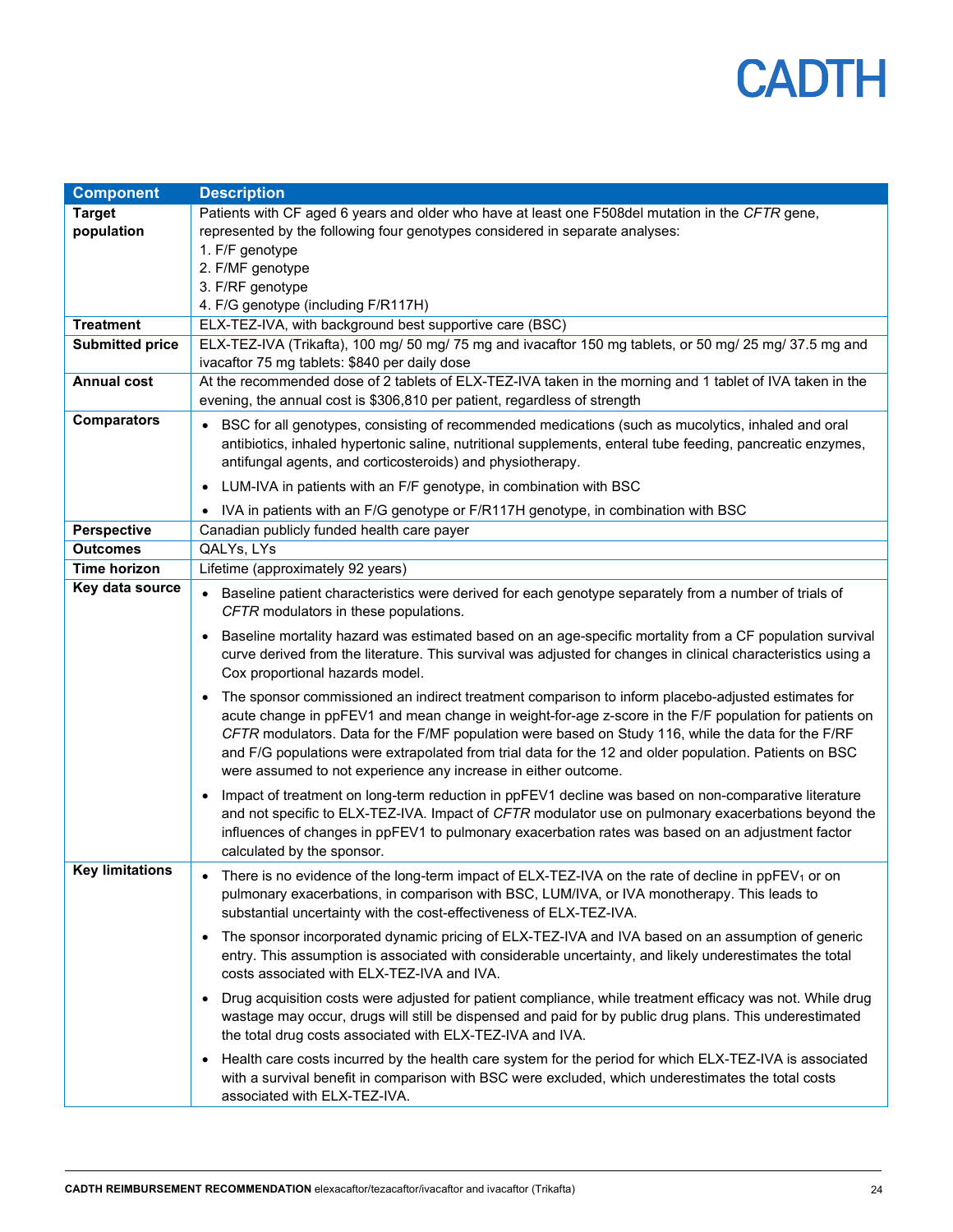| <b>Component</b>                      | <b>Description</b>                                                                                                                                                                                                                                                                                                                                                                                                                                                                                                                                                                                                                 |
|---------------------------------------|------------------------------------------------------------------------------------------------------------------------------------------------------------------------------------------------------------------------------------------------------------------------------------------------------------------------------------------------------------------------------------------------------------------------------------------------------------------------------------------------------------------------------------------------------------------------------------------------------------------------------------|
|                                       | The sponsor adjusted disease management costs for hospital visits and pharmacotherapy for patients<br>receiving CFTR modulators, but as the cited studies did not indicate whether they controlled for patient<br>ppFEV <sub>1</sub> , the magnitude of potential cost savings is uncertain and may have been double counted.                                                                                                                                                                                                                                                                                                      |
|                                       | The sponsor included a treatment specific utility increment to account for the impact of treatment with<br>$\bullet$<br>ELX-TEZ-IVA beyond its impact mediated via ppFEV <sub>1</sub> and pulmonary exacerbations. The increment<br>calculated by the sponsor was adjusted for $ppFEV1$ but not for pulmonary exacerbations, and thus likely<br>leads to double counting of benefits with ELX-TEZ-IVA.                                                                                                                                                                                                                             |
|                                       | The survival benefit with ELX-TEZ-IVA was overestimated and model estimates of median survival did not<br>$\bullet$<br>meet face validity.                                                                                                                                                                                                                                                                                                                                                                                                                                                                                         |
| <b>CADTH</b><br>reanalysis<br>results | CADTH conducted a reanalysis which included the removal of an additional benefit of ELX/TEZ/VA, LUM/IVA,<br>and IVA on the long-term rate of decline in ppFEV <sub>1</sub> and pulmonary exacerbations; the removal of dynamic<br>pricing; the inclusion of health care related-costs for patients on CFTR modulators in the period for which they<br>achieved survival benefits compared to BSC; the removal of an adjustment to drug acquisition costs by<br>patient compliance; the equating of hospital and pharmacotherapy costs; and, the removal of a treatment-<br>specific utility increment for patients on ELX-TEZ-IVA. |
|                                       | 1. F/F genotype                                                                                                                                                                                                                                                                                                                                                                                                                                                                                                                                                                                                                    |
|                                       | ICER vs. BSC = \$1,434,435 per QALY<br>ICER vs. LUM/IVA = \$680,560 per QALY                                                                                                                                                                                                                                                                                                                                                                                                                                                                                                                                                       |
|                                       | 2. F/MF genotype                                                                                                                                                                                                                                                                                                                                                                                                                                                                                                                                                                                                                   |
|                                       | ICER vs. BSC = $$1,653,605$ per QALY                                                                                                                                                                                                                                                                                                                                                                                                                                                                                                                                                                                               |
|                                       | 3. F/RF genotype                                                                                                                                                                                                                                                                                                                                                                                                                                                                                                                                                                                                                   |
|                                       | ICER vs. BSC = \$2,437,481 per QALY                                                                                                                                                                                                                                                                                                                                                                                                                                                                                                                                                                                                |
|                                       | 4. F/G genotype (including F/R117H)                                                                                                                                                                                                                                                                                                                                                                                                                                                                                                                                                                                                |
|                                       | ICER vs. BSC = \$1,531,443 per QALY<br>ICER vs. IVA = \$622,381 per QALY                                                                                                                                                                                                                                                                                                                                                                                                                                                                                                                                                           |
|                                       | ELX-TEZ-IVA was not cost-effective at a willingness to pay threshold of \$50,000 per QALY in any scenario<br>conducted by CADTH. A price reduction in excess of 90% for ELX-TEZ-IVA is required for all four genotypes<br>in order for ELX-TEZ-IVA to be considered cost-effective at a willingness to pay threshold of \$50,000 per<br>QALY in comparison with BSC.                                                                                                                                                                                                                                                               |
| Key scenario                          | The key scenario assessing the cost-effectiveness of ELX-TEZ-IVA in the full Health Canada population                                                                                                                                                                                                                                                                                                                                                                                                                                                                                                                              |
| analyses                              | resulted in ICERs ranging from \$1,129,990 to \$1,868,095 per QALY compared to BSC; ELX-TEZ-IVA is not<br>cost-effective at the submitted price.                                                                                                                                                                                                                                                                                                                                                                                                                                                                                   |

## Budget Impact

CADTH identified key limitations with the sponsor's analysis, which included: the anticipated market uptake of ELX-TEZ-IVA was underestimated, drug acquisition costs were adjusted by patient compliance, which is not appropriate, and there is uncertainty with the proportion of patients who would be eligible for public coverage of ELX-TEZ-IVA. The CADTH re-analysis included: increasing the market uptake of ELX-TEZ-IVA in all three years of the time horizon and removing the adjustment of costs for patient compliance. Based on CADTH reanalyses, the budget impact of introducing ELX-TEZ-IVA in patients aged 6 to 11 is expected to be \$75,400,782 in year 1, \$75,841,648 in year 2, and \$76,845,222 in year 3, with a three-year total of \$228,087,652. The model is sensitive to the proportion of patients eligible for public drug coverage, as well as the anticipated market uptake and price of ELX-TEZ-IVA. Uncertainty remains with regards to the proportion of patients with public drug coverage who would be eligible for ELX-TEZ-IVA. Changes in this parameter would lead to substantial changes in the estimated budget impact. The previous CADTH review of ELX-TEZ-IVA in patients greater than 12 years old estimated a budget impact of \$1,279,931,452. As the budget impact submitted for this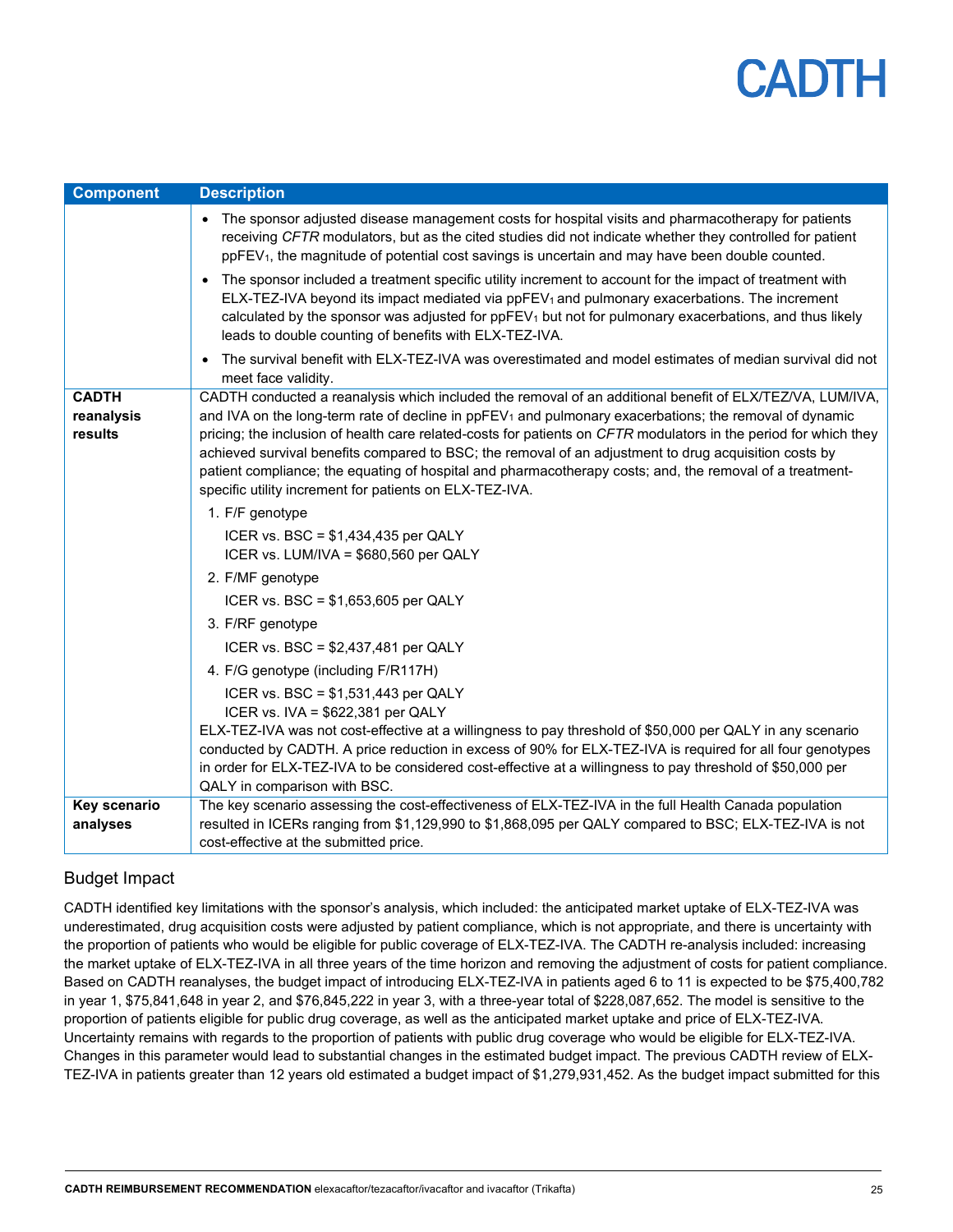

review is specifically for the population between 6 and 11 years of age, the three-year budget impact for the reimbursement of ELX-TEZ-IVA for patients 6 years of age and older is expected to be \$1,508,019,104.